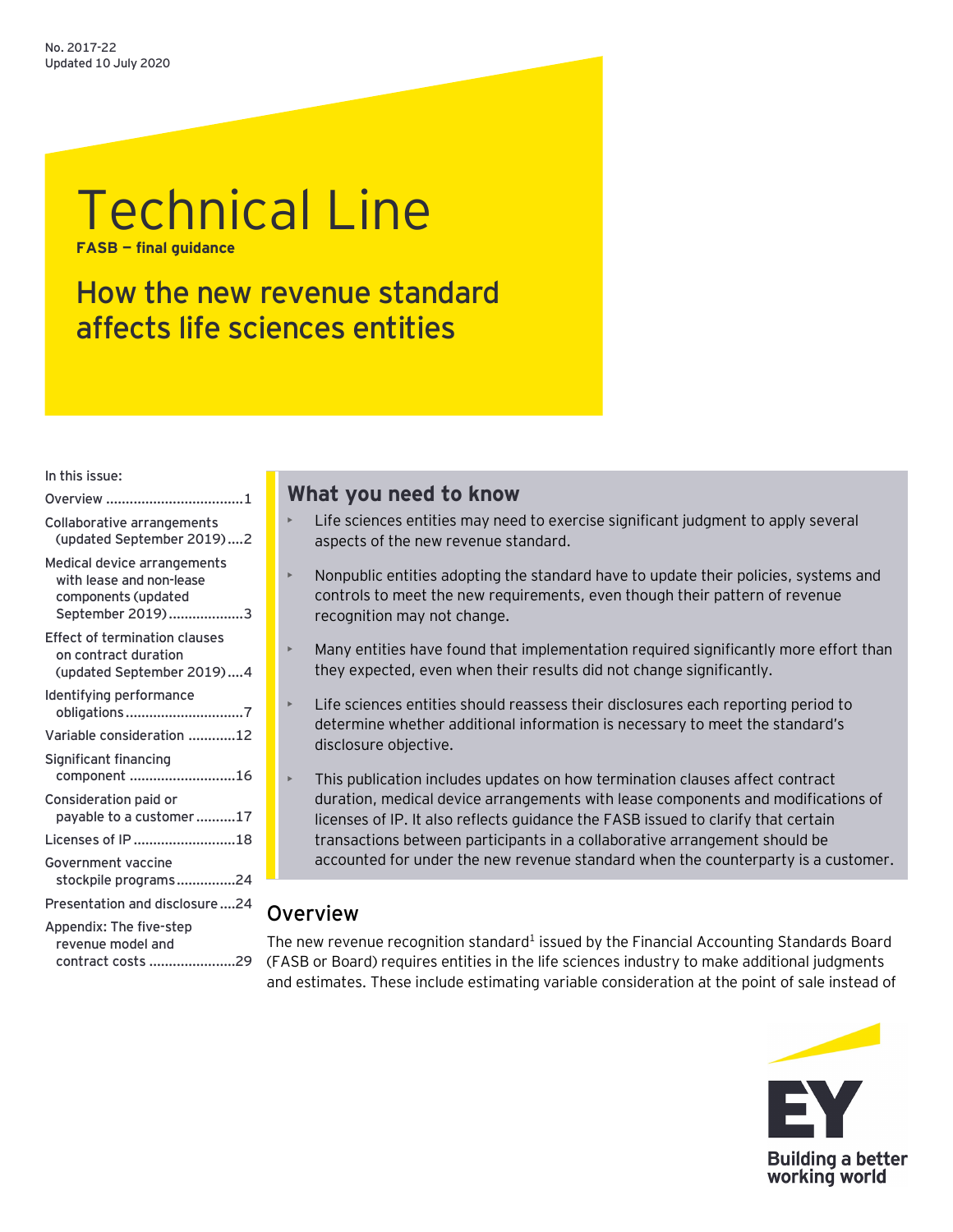applying the sell-through method under legacy guidance, evaluating the constraint on variable consideration, evaluating and accounting for material rights, and assessing how termination provisions affect the duration of contracts.

This publication highlights key aspects of applying the FASB's standard to a life sciences entity's contracts with its customers, addresses significant changes to legacy practice and reflects the latest implementation insights.

As a reminder, the FASB deferred<sup>2</sup> the effective date to annual periods beginning after 15 December 2019 and interim periods in annual periods beginning after 15 December 2020, for entities that had not yet issued (or made available for issuance) financial statements that reflected the standard as of 3 June 2020 (i.e., certain private and not-for-profit entities). Early adoption is permitted. The deferral is intended to give these entities more time to implement the standard, given the operational and financial reporting challenges of the COVID-19 pandemic. Public entities, as defined by the standard, and some private and notfor-profit entities were already required to adopt the standard.

The FASB clarified that certain transactions in a collaborative arrangement should be accounted for under ASC 606 when the counterparty is a customer for a distinct good or service.

This publication, which contains a summary of the standard in the appendix, supplements our [Financial reporting developments \(FRD\) publication,](https://www.ey.com/ul/en/accountinglink/frd-bb3043-revenue) *Revenue from contracts with customers [\(ASC](https://www.ey.com/ul/en/accountinglink/frd-bb3043-revenue) 606)*, and should be read in conjunction with it. We refer to that publication as our ASC 606 FRD. While many entities have adopted the standard, implementation issues may continue to arise. Accordingly, the views we express in this publication may evolve as implementation continues and additional issues are identified.

Life sciences entities should also keep in mind that, when they adopt the new credit impairment standard, $3$  they will need to estimate full lifetime expected credit losses for their accounts receivable and contract assets. As a reminder, they will need to do this after assessing collectibility under the revenue guidance to determine whether they have a contract with a customer. Refer to our FRD, *[Credit impairment for short-term receivables under ASC 326](https://www.ey.com/ul/en/accountinglink/frd-06003-191us-credit-impairment)*, for more information.

# <span id="page-1-0"></span>Collaborative arrangements (updated September 2019)

In certain life sciences arrangements, a counterparty may be a collaborator or partner that shares in the risks and benefits of developing a product to be marketed. These arrangements generally are in the scope of Accounting Standards Codification (ASC) 808.4 However, depending on the facts and circumstances, these arrangements may also contain vendor-customer aspects. It is important for the parties to such arrangements to consider all of the facts and circumstances to determine which transactions have a vendor-customer relationship that is subject to the revenue standard.

The FASB issued targeted amendments<sup>5</sup> to ASC 808 and the revenue standard to clarify that certain transactions between participants in a collaborative arrangement should be accounted for under the revenue standard when the counterparty is a customer for a distinct good or service (i.e., a unit of account). That is, a life sciences entity is required to apply the unit-ofaccount guidance in the revenue standard to determine the distinct components of a collaborative arrangement.

If the counterparty is a customer for that distinct good or service, it should be accounted for under the revenue standard following the guidance on recognition, measurement, presentation and disclosure. A unit of account comprising multiple goods and/or services (i.e., a distinct bundle of goods or services) would be outside the scope of the revenue standard if it includes both transactions with a customer and transactions that are not with a customer.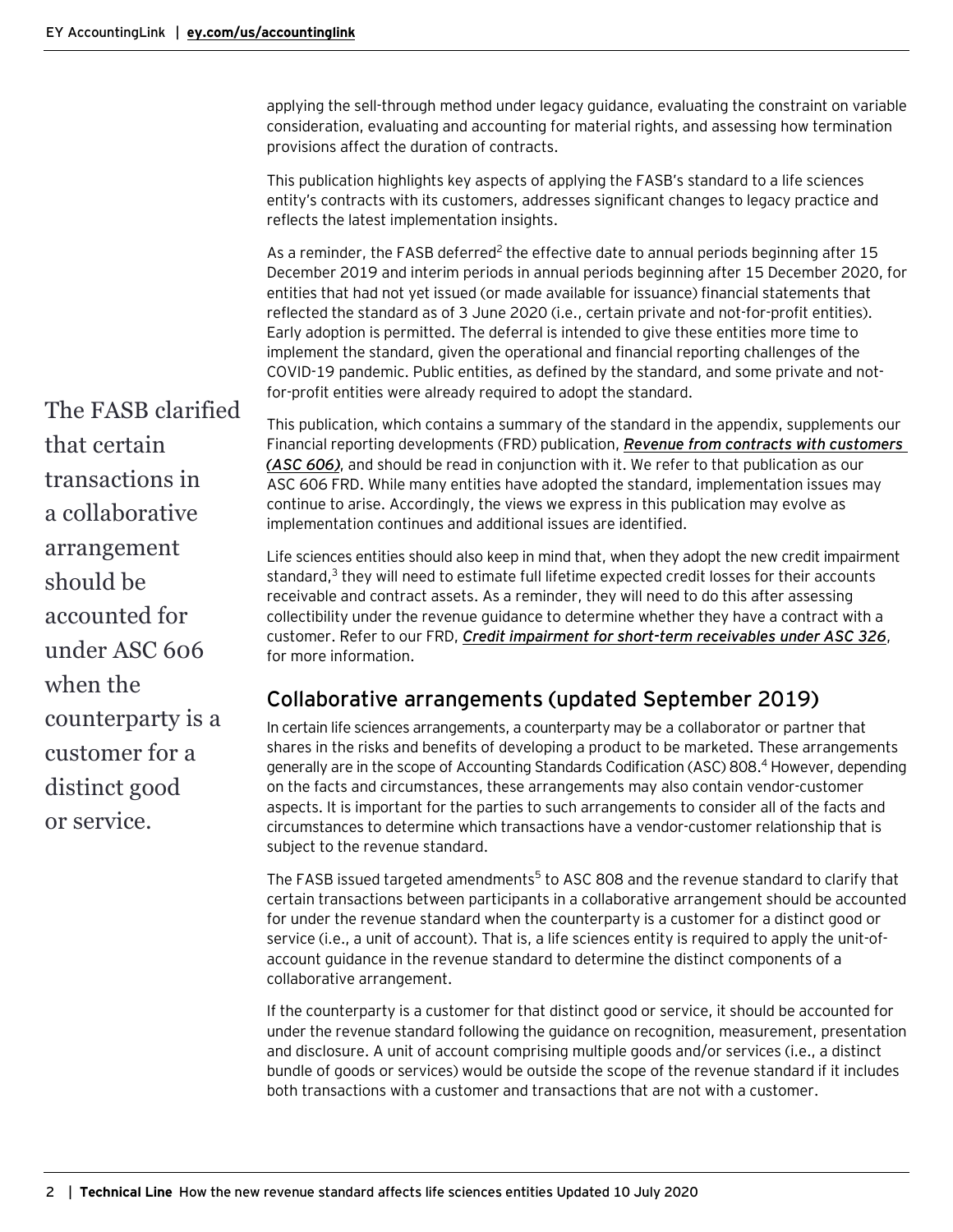The guidance does not specify the accounting for transactions in collaborative arrangements that are not in the scope of the revenue standard. When payments between parties in a collaborative arrangement are not in the scope of other authoritative accounting literature (e.g., the revenue standard), ASC 808 states that the income statement classification should be based on an analogy to authoritative accounting literature or, if there is no appropriate analogy, a reasonable, rational and consistently applied accounting policy election.

The Board said in the Background Information and Basis for Conclusions of the Accounting Standards Update (ASU)<sup>6</sup> that it continues to believe that it might be appropriate to apply some or all of the principles in ASC 606 to a collaborative arrangement by analogy, even if the counterparty is not a customer, if more relevant authoritative guidance doesn't exist. However, an entity in this situation is not permitted to present payments from a transaction under ASC 808 as revenue from contracts with customers.

The amendments are effective for public business entities for fiscal years beginning after 15 December 2019 and interim periods in those fiscal years. For all other entities, the amendments are effective for fiscal years beginning after 15 December 2020 and interim periods in fiscal years thereafter. Entities are required to apply the amendments retrospectively to the date they initially applied ASC 606, and they may elect to do so either for all contracts or only for contracts that are not completed at the date they initially applied ASC 606 (i.e., the date of initial application). Early adoption is permitted, provided an entity has already adopted ASC 606 or does so concurrently with the adoption of this guidance.

# How we see it

The amendments do not provide recognition or measurement guidance for transactions in collaborative arrangements that are not in the scope of ASC 606. Life sciences entities will continue to account for transactions in the scope of ASC 808 using the residual guidance that allows for accounting policies that reflect the economics of entities' collaborative arrangements. This will also result in continued diversity in practice in accounting for these arrangements.

The amendments to ASC 808 clarified the interaction of the scoping guidance between the revenue standard and the collaboration accounting guidance. We understand that the Board's intent was to codify and clarify existing practice. As a result, we don't expect the amendments to significantly change practice, but entities will still need to carefully evaluate all contracts subject to the amendments.

# <span id="page-2-0"></span>Medical device arrangements with lease and non-lease components (updated September 2019)

Many medical device entities provide customers with the right to use equipment for a specific time period, sometimes for no stated cost, along with the option to purchase consumables that are required for the operation of the equipment. In these situations, medical device lessors need to first determine whether the right to use the equipment is a lease in the scope of ASC 842<sup>7</sup> (or ASC 840, $8$  for entities that have not yet adopted ASC 842).

If the arrangement contains a lease under ASC 842, $9$  a lessor identifies and separates its lease and non-lease components (i.e., sale of consumables) and allocates the consideration in the contract to the lease and non-lease components based on relative standalone selling price<sup>10</sup> at the lease commencement date. The lessor recognizes the amount(s) allocated to the lease component(s) under ASC 842 and the amount(s) allocated to the non-lease component(s) under ASC 606. Upon each subsequent sale of consumables, lessors allocate consideration to the lease and non-lease components based on the relative standalone selling price determined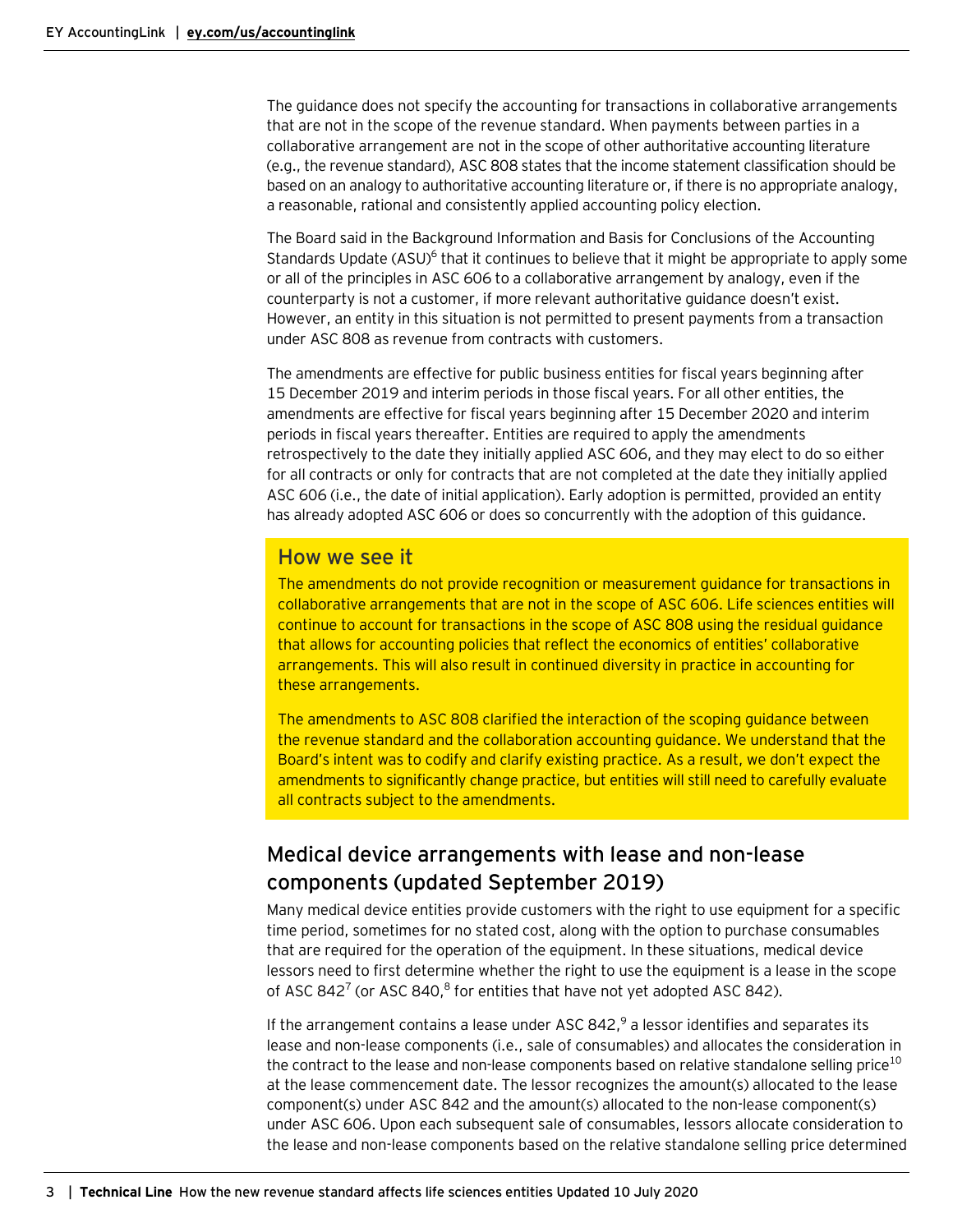at the lease commencement date (or at the effective date of a contract modification that is not accounted for as a separate contract) and apply the recognition principles of each respective standard (i.e., ASC 842 to the lease component(s) and ASC 606 to the non-lease component(s)).

Refer to Sections 1.4 and 1.5 our FRD, *[Lease accounting: Accounting Standards Codification 842,](https://www.ey.com/en_us/assurance/accountinglink/financial-reporting-developments---lease-accounting---accounting)*  **[Leases](https://www.ey.com/en_us/assurance/accountinglink/financial-reporting-developments---lease-accounting---accounting)**, and our Technical Line, *[How the new leases standard affects life sciences entities](https://www.ey.com/en_us/assurance/accountinglink/technical-line---how-the-new-leases-standard-affects-life-scienc)*, for further information.

If the arrangement is not a lease, the entire arrangement is accounted for under the revenue guidance. Careful evaluation is required to determine the number of performance obligations and whether the purchase of consumables represents material rights.

# <span id="page-3-0"></span>Effect of termination clauses on contract duration (updated September 2019)

Life sciences entities need to determine the duration of the contract to apply certain aspects of the revenue model (e.g., identifying performance obligations, determining the transaction price, timing of revenue recognition, required disclosures). The contract duration for accounting purposes is based on the period of time in which parties to the contract have present enforceable rights and obligations. Because life sciences contracts may include clauses that allow a customer to terminate a contract without penalty, or the customer may be required to pay a termination penalty that is not substantive, life sciences entities need to carefully evaluate how contract terms affect contract duration.

The standard does not explicitly address the effect of termination penalties on the length of the contractual period. However, the Joint Transition Resource Group for Revenue Recognition (TRG) generally agreed<sup>11</sup> that a substantive termination penalty payable by a customer is evidence of enforceable rights and obligations on the part of both parties throughout the period when the substantive termination penalty applies.

The amount, nature and purpose of the termination penalty are factors to consider when determining whether the termination penalty is substantive. TRG members observed that the determination of whether a termination penalty is substantive, and what the enforceable rights and obligations are under a contract, requires judgment and consideration of the facts and circumstances. If the termination penalty is not substantive, the contract duration may be shorter than the stated contractual term. For example, entities may be required to account for contracts with stated terms as shorter-term contracts, such as month-to-month, if the parties to the contracts can terminate them without paying a substantive penalty, even if the stated terms are for multiple years.

If a contract is accounted for as a shorter-term contract, life sciences entities should evaluate whether the implicit renewal option created by the customer's decision not to exercise its option to terminate the contract represents a material right.

# **Illustration 1 — Determining contract duration when there is no substantive termination penalty**

Biotech enters into an arrangement with Pharma to provide Pharma with a research, development and commercialization license to a phase I product candidate and perform research and development (R&D) services. The license is determined to be a functional license of intellectual property (IP). In exchange, Pharma agrees to pay Biotech a nonrefundable, up-front fee and market rates for the R&D services. The stated contract term extends through commercialization, but Pharma can terminate the contract without paying Biotech a monetary penalty at any time with six months' notice.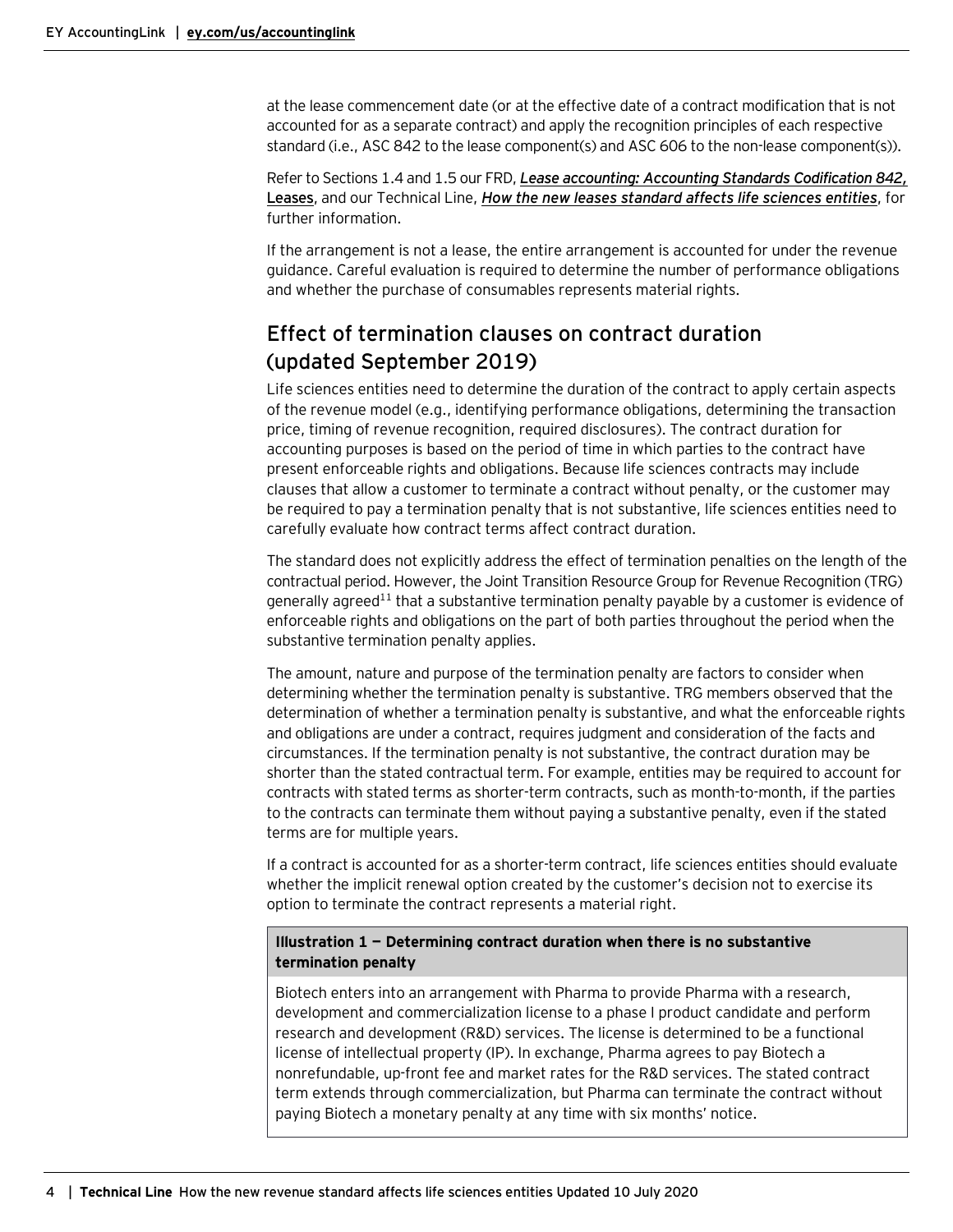#### *Analysis:*

Biotech would determine the legally enforceable contract period by evaluating Pharma's right to terminate the contract without penalty if it provides six months' notice. If Biotech concludes that the enforceable rights and obligations in the contract exist for six months (i.e., there is no substantive termination penalty), Biotech effectively would have a rolling six-month contract, and the contract duration would extend to the first available cancellation date, which is six months after the contract begins. Biotech would evaluate whether Pharma's ability to renew the contract after the initial six-month period (i.e., the effective renewal each day Pharma doesn't exercise its option to terminate the contract) constitutes a material right because Pharma is not obligated to pay any consideration (beyond the up-front fee) each time it renews the contract.

*Accounting when the license and R&D services are not distinct and a material right exists*

If Biotech concludes that the license is not distinct from the R&D services, Biotech allocates the transaction price to the separate performance obligations: (1) a six-month term license with related R&D services and (2) the material right associated with the daily renewal options. Biotech recognizes the portion of the transaction price allocated to the six-month term license and R&D services as revenue over the six-month contract term using a single measure of progress (e.g., following the pattern of performance of the R&D services). Biotech recognizes the portion of the transaction price allocated to the material right as revenue as Pharma exercises its renewal options over the expected renewal period of the contract (see section 6.1.5 of our ASC 606 FRD for a discussion on allocating the transaction price to a material right).

*Accounting when the license and R&D services are distinct and a material right exists*

If Biotech concludes that the license is distinct from the R&D services, Biotech allocates the transaction price to (1) the six-month license right, (2) the six months of R&D services and (3) the material right associated with the daily renewal options. Biotech recognizes the portion of the transaction price allocated to the six-month license as revenue on the date that control of the license is transferred to Pharma and recognizes the portion of the transaction price allocated to six months of R&D services as revenue as the services are performed. Biotech recognizes the amount allocated to the material right as revenue as Pharma exercises its renewal options over the expected renewal period of the contract (see section 6.1.5 of our ASC 606 FRD for a discussion on allocating the transaction price to a material right).

Some life sciences contracts have stated terms of multiple years, but they also have provisions that allow the customer to terminate the contract without cause. These contracts often include a license of IP and other elements (e.g., R&D services, options to acquire additional licenses) and require the customer to make a significant up-front payment at contract inception. If the customer terminates the contract, it is common for any payments made under the contract before the termination date to be nonrefundable and for all rights conveyed under the license of IP to revert to the entity, along with any know-how developed or obtained during the contract, upon (or shortly after) termination.

The requirement for the customer to forgo all rights under the license should be evaluated as a factor to consider when determining contract duration. In particular, if the customer decides to terminate the contract, the return of rights to the IP to the entity may represent a substantive nonmonetary penalty that would compensate the entity for termination of the contract (i.e., the surrender of the licensed rights). This could indicate that the contract duration aligns with the period for which the penalty would be incurred (rather than only through the date that the customer can terminate the contract).

Life sciences entities need to exercise significant judgment to evaluate whether a termination penalty exists and, if so, whether it is substantive.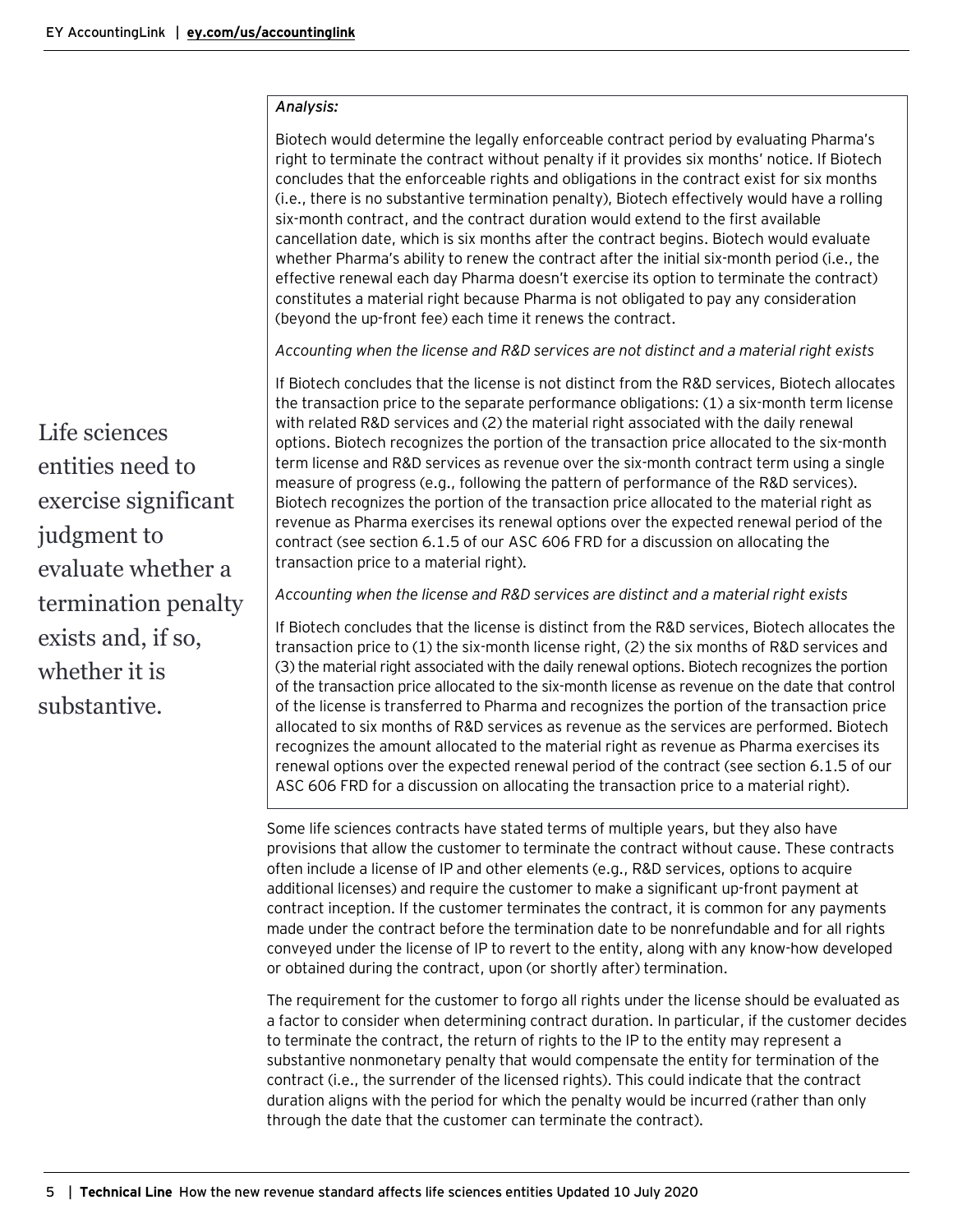Entities need to exercise significant judgment to determine whether the reversion of a license of IP is a substantive termination penalty that compensates the entity for termination of a contract. Entities may find this assessment challenging because there are often several uncertainties and potential contingent events, many of which are outside of the control of the parties to the contract, that could negatively affect the value of the rights conveyed in the contract at the termination date. For example, a customer may exercise its termination rights because of a failure to obtain regulatory approval, product safety or efficacy issues, or other market factors.

The payment terms associated with the license of IP are also important to consider (e.g., surrendering rights to IP that have been fully or significantly prepaid may be viewed differently than surrendering rights to IP and avoiding ongoing licensing payments). An entity will have to evaluate the nature of the IP (e.g., the stage of development) together with any payment terms in the contract and other relevant factors, and determine that the reversion of the rights to the IP represents a substantive termination penalty at contract inception. If the reversion of a license of IP is determined to be a substantive nonmonetary penalty that would compensate the life sciences entity throughout the stated contract term, that would indicate the contract duration for accounting purposes aligns with the stated contract term.

For example, an entity may license the IP for an approved drug formula to a customer for development and commercialization by the licensee in a different market. The licensee pays a nonrefundable, up-front fee for the license that is consistent with market terms for an approved drug and will pay royalties if the drug is approved and sold in the new market. The contract permits the licensee to terminate the contract with six months' notice, and the rights conveyed by the license revert to the entity if the contract is terminated. In this fact pattern, the entity might conclude that the up-front fee is compensation for providing the licensee with the right to use the IP. It may also conclude that any subsequent reversion of the rights to the IP is a substantive nonmonetary penalty that provides compensation for termination of the contract. This means the licensee's ability to terminate the contract does not affect the contract duration.

| <b>Factors</b> | <b>Questions</b>                                                                                              | Considerations                                                                                                                                                                                                                                                                                                                                |
|----------------|---------------------------------------------------------------------------------------------------------------|-----------------------------------------------------------------------------------------------------------------------------------------------------------------------------------------------------------------------------------------------------------------------------------------------------------------------------------------------|
| Quantitative   | What is the<br>customer's<br>investment in the<br>licensed rights?                                            | Is the customer required to make up-front and/or<br>Þ<br>other payments, such as milestone payments of<br>significance?<br>Will the customer lose an "asset" that it has paid (or<br>ь<br>partially paid) for?                                                                                                                                |
| Qualitative    | Does the reversion<br>of IP compensate<br>the entity for<br>the customer's<br>termination of<br>the contract? | Does termination of the contract result in the entity<br>×<br>recovering all IP and know-how and allow it to use<br>those rights for future monetization?<br>Does requiring the reversion of IP rights indicate that,<br>×<br>at contract inception, the entity expects the rights to<br>have substantive value upon any future cancellation? |
|                | Do the parties<br>expect the<br>contract to be<br>short term or<br>long term?                                 | Is the customer required to periodically renew to<br>Þ<br>continue using the IP?<br>Would the customer be able to achieve its overall<br>Þ<br>objectives for entering into the contract<br>(e.g., development, marketing, commercialization) if<br>it exercised its termination right?                                                        |

Assessing the substance of a nonmonetary penalty should consider both quantitative and qualitative factors that may include: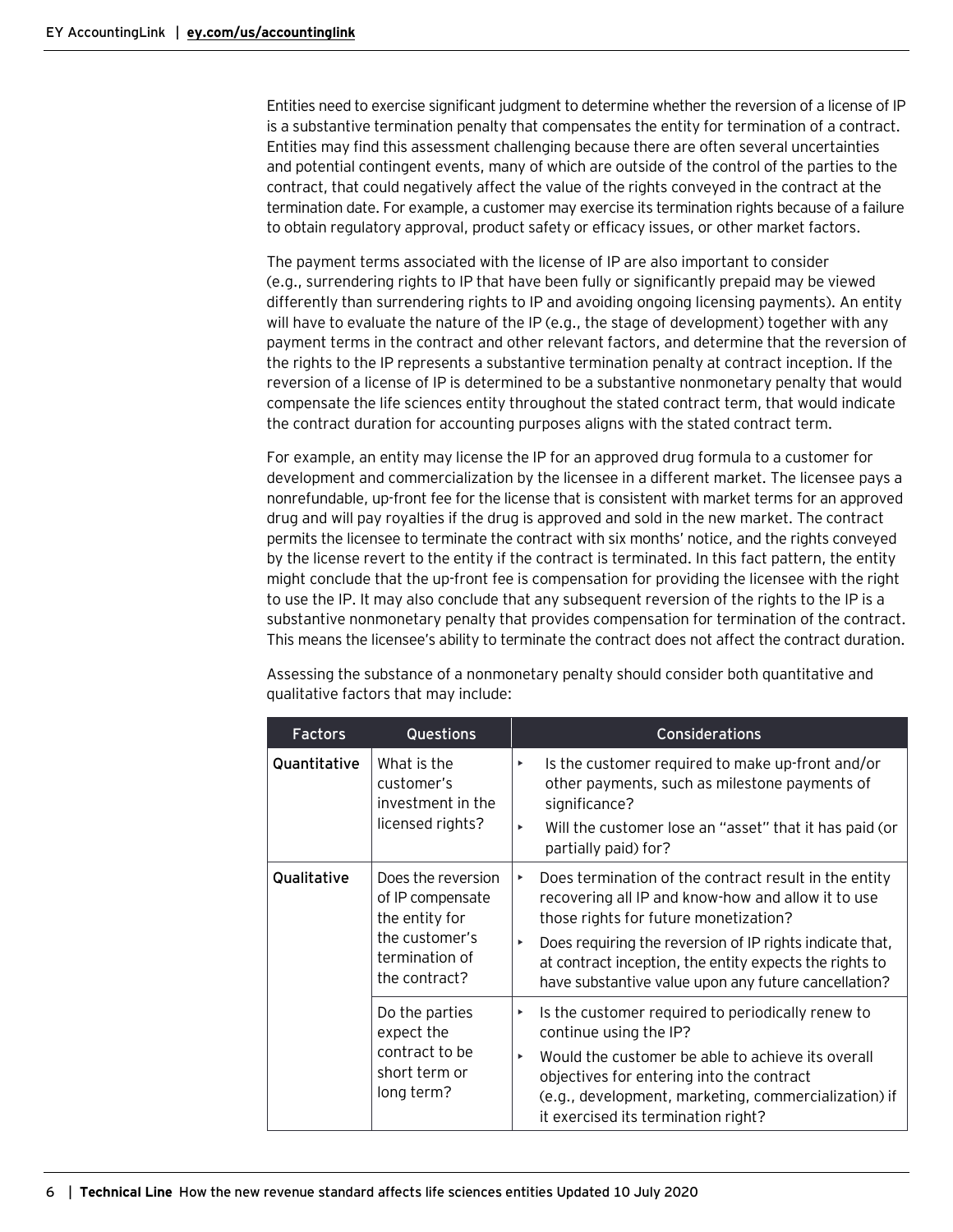# How we see it

Life sciences entities should carefully evaluate the terms of their contracts with customers, including all substantive termination penalties, to determine the period in which enforceable rights and obligations exist. The evaluation of substantive termination penalties requires significant judgment and is critical because the conclusions on the enforceable rights and obligations in a contract, including contract duration, can affect the identification of performance obligations and determination and allocation of the transaction price.

# <span id="page-6-0"></span>Identifying performance obligations

#### Promised goods and services

When identifying performance obligations in a contract, the first step is to identify the promised goods or services. To do so, a life sciences entity should consider whether the customer has a reasonable expectation that the life sciences entity will transfer certain goods or services. If it does, the life sciences entity is likely to view those goods or services as promises that are part of the negotiated exchange. The life sciences entity needs to distinguish between the promised goods or services that transfer to a customer and the activities that are more administrative in nature. That is, the activities that a life sciences entity must undertake to fulfill a contract and that do not transfer a good or service to the customer are not promised goods or services.

As entities assess whether promised goods or services are performance obligations, the standard permits them to disregard promises that they determine to be immaterial in the context of a contract. As a result, life sciences entities that make this election do not need to aggregate and assess immaterial items at the entity level. For example, in an arrangement to sell medical equipment to a hospital and provide basic education and training services on the product, a medical technology entity may determine that the education and training services are immaterial in the context of the contract by evaluating qualitative factors (e.g., the lack of complexity of the education and training services) and quantitative factors (e.g., limited number of education and training hours provided).

#### *Free goods and services*

Some items that are considered marketing incentives or incidental goods or services under legacy GAAP have to be evaluated under the standard to determine whether they are promised goods or services in the contract. Although an entity might not consider them to be the main items that the customer contracts to receive, the FASB concluded<sup>12</sup> that they are goods or services for which the customer pays, and the entity should, therefore, evaluate whether they are separate performance obligations. If they are separate performance obligations, the entity allocates a portion of the transaction price to those free goods or services and recognizes that revenue when those free goods or services are transferred to the customer.

For example, a medical technology entity may provide a product and a free service in a contract with a customer. The medical technology entity likely needs to allocate a portion of the transaction price to the service (unless the medical technology entity determined that the service was immaterial in the context of the contract based on qualitative and quantitative factors).

#### *Participation on a joint steering committee*

Life sciences entities often enter into collaborative R&D arrangements with counterparties that include multiple promised goods and services. It is common for an arrangement to include provisions that call for the development of and participation on a joint steering committee (JSC) to make decisions about the collaborative activities. For example, a biotechnology entity that has a revenue contract with a pharmaceutical entity could be required to participate on a JSC in addition to licensing a product candidate and performing R&D services.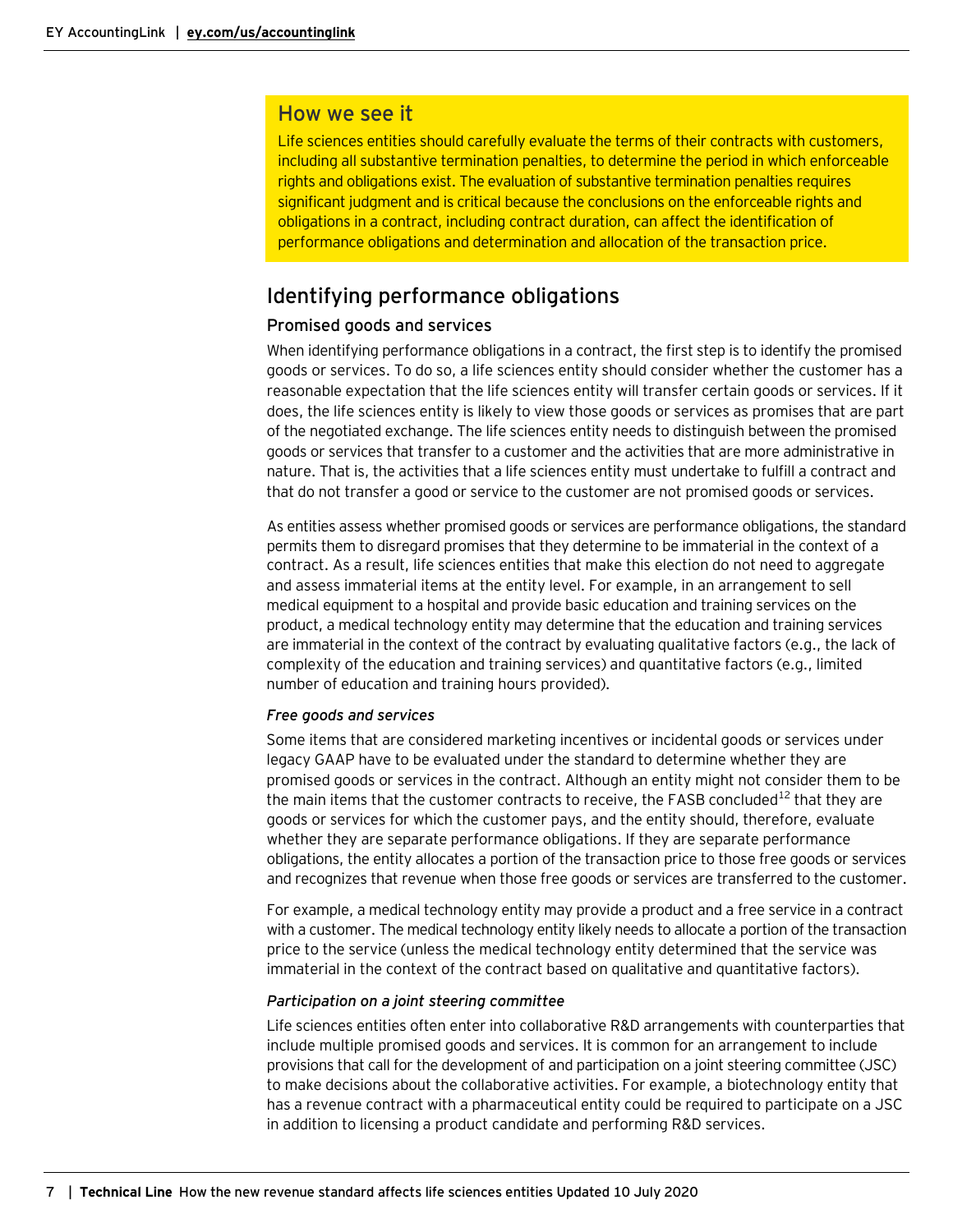Participation on a JSC should be evaluated to determine whether it is a promised service in the arrangement. This determination may require judgment based on a careful evaluation of the facts and circumstances (e.g., whether participation on the JSC is required or optional, whether the life sciences entity can terminate its participation at any time). If participation on the JSC is determined to be a promised service in the arrangement, the life sciences entity has to consider whether that promised service is distinct from other promised goods or services (e.g., whether other parties could perform the service, whether participation on the JSC requires unique skills or expertise that results in a significant integration of goods and services). Depending on the importance of the entity's expected JSC activities and amount of effort required by the entity on the JSC, an entity might conclude that the promise to participate on the JSC is immaterial.

# Determining whether a promise is distinct

Under the standard, life sciences entities have to determine which promised goods or services (or which bundles of goods or services) are distinct (i.e., a separate performance obligation, which is the unit of account for purposes of applying the standard). A good or service is distinct if both (1) the good or service is capable of being distinct, and (2) the promise to transfer the good or service is distinct within the context of the contract (i.e., separately identifiable). The standard provides three factors that are intended to help entities identify when promises in a bundle of promised goods or services are *not* separately identifiable and, therefore, should be combined into a single performance obligation. These three factors include: (1) the presence of a significant integration service, (2) the presence of significant modification or customization or (3) whether the promised goods or services are highly interdependent or highly interrelated.

Life sciences entities may need to apply significant judgment to evaluate whether a promised good or service is separately identifiable. The evaluation requires a thorough understanding of the facts and circumstances of each contract. We believe a life sciences entity should consider questions such as:

- Is the combined item greater than or substantively different from the sum of the promised goods and services?
- Is an entity, in substance, fulfilling a single promise to the customer?
- Is the risk an entity assumes to fulfill its obligation to transfer a promised good or service inseparable from the risk relating to the transfer of the other promised goods or services in the bundle?
- Do two or more promised goods or services each significantly affect the other?
- Does each promised good or service significantly affect the other promised good or service's utility to the customer?

Case E in Example  $11^{13}$  in the standard addresses a common situation for medical technology entities that sell equipment and specialized consumables for use in the equipment. In the example, the equipment doesn't require significant customization or modification. The entity is the only producer of the consumables, and it sells the consumables separately. The entity concludes that the equipment and consumables are distinct promises because it can satisfy each of them independently of the other. Medical technology entities need to carefully evaluate the terms of their contracts with customers to determine whether equipment and specialized consumables are distinct performance obligations. Significant judgment is likely needed in many cases. As discussed above, a medical device entity also needs to evaluate whether an arrangement is in the scope of the leases guidance. If not, the entire arrangement is accounted for under the revenue standard.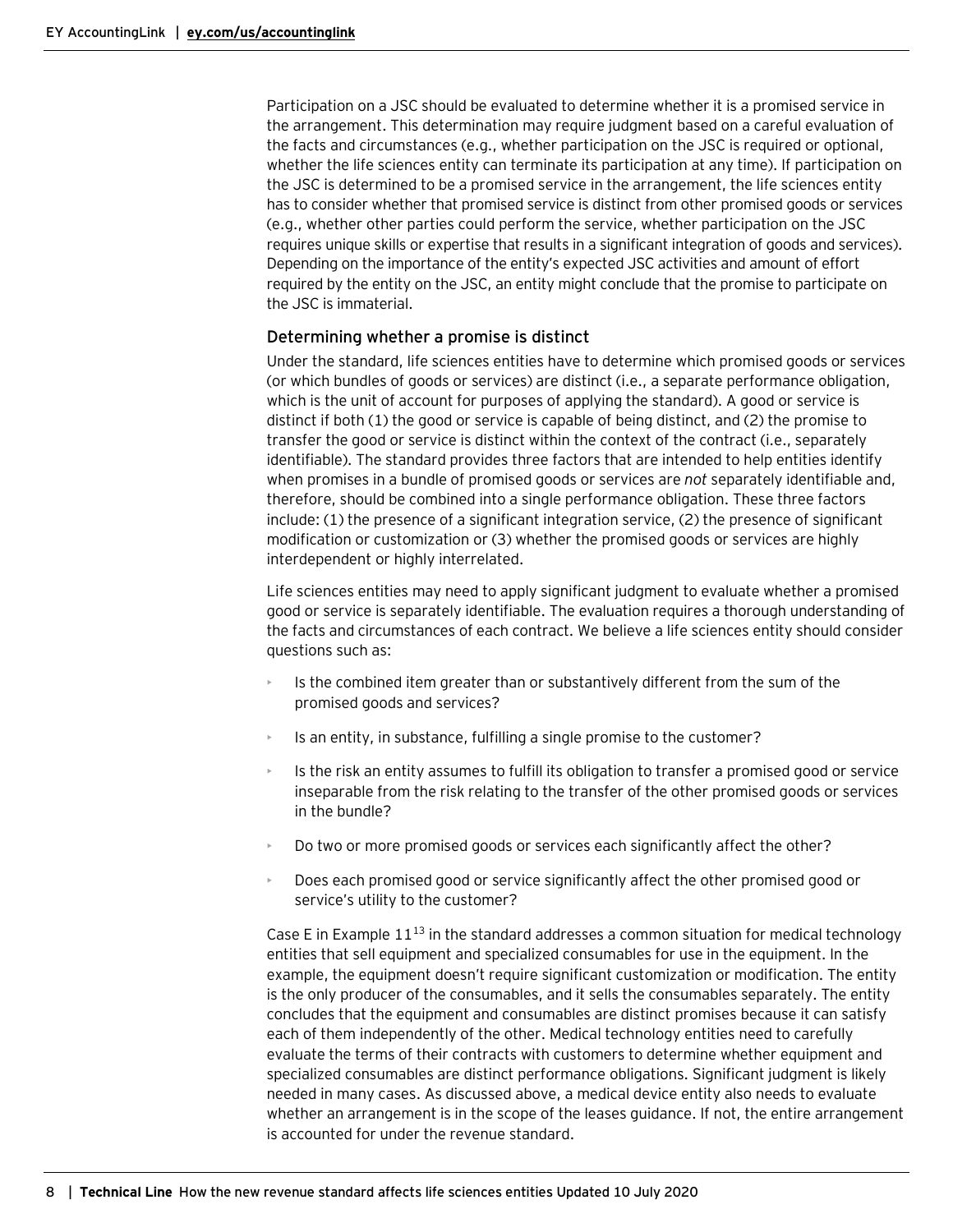#### Application of the series of distinct goods and services provision

After identifying the distinct goods or services in a contract, life sciences entities need to determine whether any of those distinct goods or services represent a series of distinct goods or services that must be combined and accounted for as a single performance obligation. Life sciences entities may need to evaluate this guidance when assessing R&D, manufacturing or other services provided to customers. Determining whether an entity's promise is a single combined performance obligation comprising goods or services that are not distinct from one another or a single performance obligation comprising a series of distinct goods or services is important because the determination can affect the allocation of variable consideration and the accounting for contract modifications and changes in the transaction price.

Distinct goods or services have to meet certain criteria in the standard to be accounted for as a series, including the requirement that they be substantially the same. This is often the most difficult criterion for entities to assess. To determine whether the distinct goods or services are substantially the same, life sciences entities first determine the nature of the promised goods or services. If the nature of the promise is the delivery of a specified amount of services, the entity evaluates whether each service is distinct and substantially the same. If the nature of the promise is the act of standing ready or providing a single service for a period of time (i.e., because there is an unspecified amount of services to be delivered), the entity evaluates whether each time increment, rather than the underlying activities, is distinct and substantially the same.

Life sciences entities are required to evaluate whether certain promises meet the criteria to be accounted for as a series.

When evaluating whether the series provision applies to R&D services, a life sciences entity may determine that the series provision does not apply because the daily R&D services that are provided are not distinct (i.e., the R&D services provided throughout the development period are dependent on and interrelated with the R&D services provided on other days). This would result in the R&D services being accounted for as a single combined performance obligation or multiple performance obligations (but not under the series provision). In contrast, a life sciences entity may determine that the series provision applies because the nature of the overall promise is to provide a daily R&D service that is distinct and that its performance of the overall promise to provide R&D services each day is substantially the same (assuming the other series provision criteria are met). This could be the case even though the life sciences entity performs a number of different activities to provide R&D services throughout a day and from day to day (e.g., enrollment of patients, laboratory testing, opening/closing clinical trial sites, preparation of regulatory filings).

If promised goods or services are required to be accounted for as a series of distinct goods or services, any variable consideration received for providing the goods or performing the services (e.g., milestone payments received for completing a phase of R&D services) should be recognized as the life sciences entity provides those specific services if certain criteria are met (see Step 4 of the appendix). Consider the following example:

#### **Illustration 2 — Accounting for R&D services that are a single combined performance obligation rather than a single performance obligation under the series provision**

Biotech agrees to perform R&D services over a three-year period. In exchange, Pharma agrees to pay Biotech a fixed monthly payment for the R&D services and a \$5 million milestone payment upon the enrollment of 100 patients in a phase II clinical trial.

#### *Analysis:*

If Biotech concludes that all of the R&D services to be provided over the three-year period are a single performance obligation comprising **non-distinct** services, the milestone payment would be included in the transaction price (subject to the constraint on variable consideration) and recognized based on the single measure of progress determined for the entire period of performance of the R&D services. This may result in a portion of the milestone payment being recognized as revenue throughout the R&D services period, including during the development period after the milestone is achieved.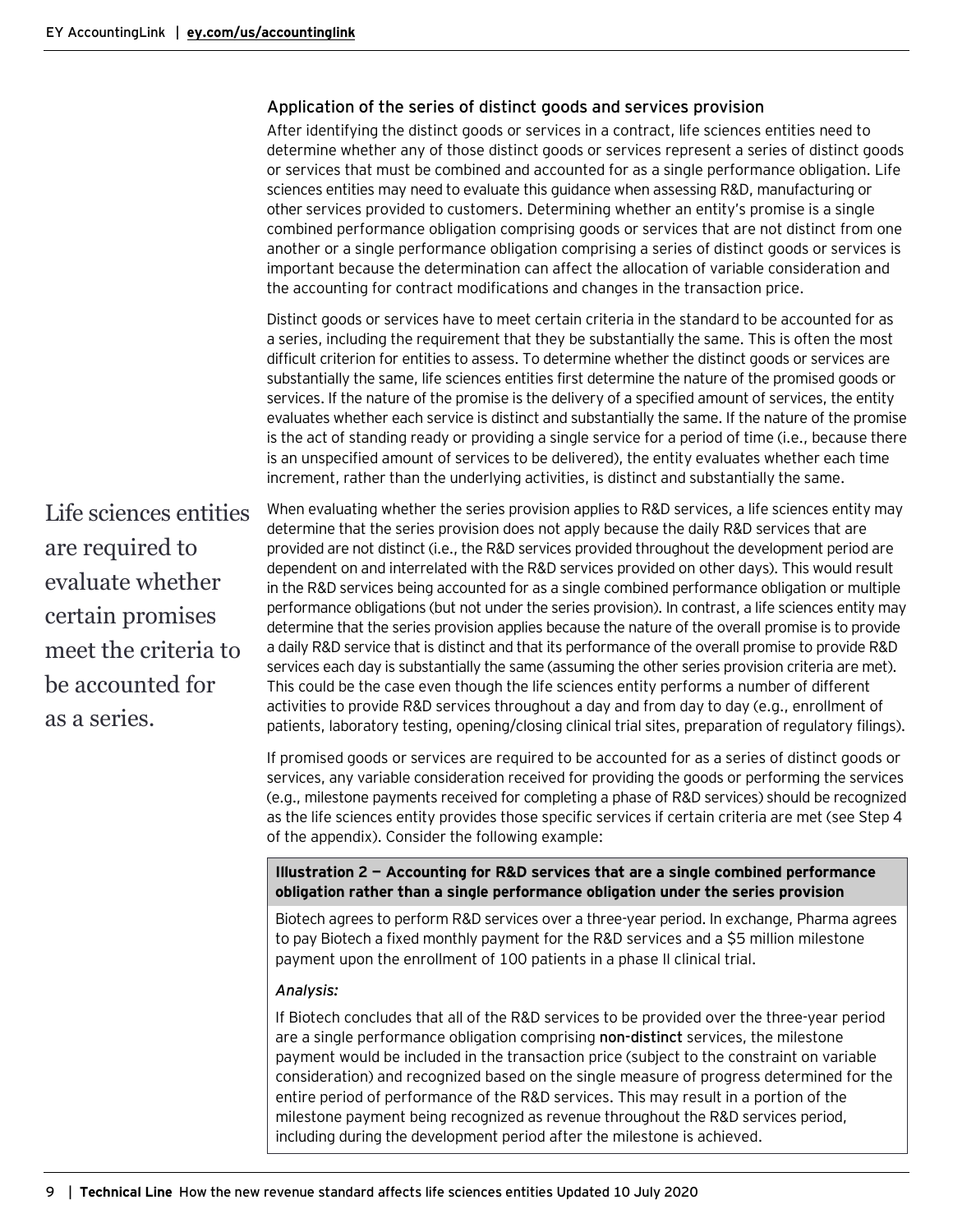Conversely, if Biotech concludes that the R&D services are a single performance obligation comprising a series of **distinct** services, Biotech may be able to recognize the milestone payment as it enrolls patients in the clinical trial if certain criteria are met. Assuming those criteria are met and that Biotech concludes that the milestone payment should be included in the transaction price (because it is not constrained), the \$5 million milestone payment is allocated directly to Biotech's efforts to perform the distinct services that led to the enrollment of the 100 patients. The entire \$5 million milestone amount is recognized as revenue during the period when Biotech performed the distinct R&D services that led to the enrollment of the 100 patients (i.e., no revenue from the milestone payment would be recognized during the development period after the milestone is achieved).

# How we see it

A life sciences entity needs to first determine the nature of its promise to the customer when evaluating whether any of its promises are distinct and meet the criteria to be accounted for under the series provision. This evaluation may require significant judgment, and life sciences entities need to consider all of the facts and circumstances of the arrangement.

# Customer options for additional goods or services

Some contracts give the customer an option to purchase additional goods or services (e.g., consumables for use with medical devices, additional R&D services, manufacturing, licenses to IP), which may be priced at a discount or may even be provided free of charge.

When a life sciences entity grants a customer an option to purchase an additional good or service, that option is a separate performance obligation only if it provides a material right to the customer that the customer would not receive without entering into the contract (e.g., a discount that exceeds the range of discounts typically given for that good or service to that class of customer in that geographical area or market). In those cases, the customer in effect pays the life sciences entity in advance for a future good or service. If an entity concludes that a customer option for additional goods or services provides a material right, the option itself is deemed to be a performance obligation in the contract, but the underlying goods or services are not accounted for until the option is exercised.

If a customer has the option to acquire an additional good or service at a price that reflects the standalone selling price for that good or service, that option does not provide the customer with a material right. In these cases, the life sciences entity has made a marketing offer that it should account for when the customer exercises the option to purchase the additional good or service. Determining whether a customer option is a material right requires significant judgment. See Section 4.6 in our ASC 606 FRD for further discussion.

Consider the following example:

#### **Illustration 3 — Accounting for a customer option**

A medical device manufacturer contracts with its customer to provide a cancer-screening device, perform installation services and provide 50 consumable cartridges to be used with the device. The medical device manufacturer also offers the customer an option to purchase up to 50 additional consumable cartridges in the future at a 25% discount from the list price. The medical device manufacturer generally sells its products at the list price (i.e., undiscounted).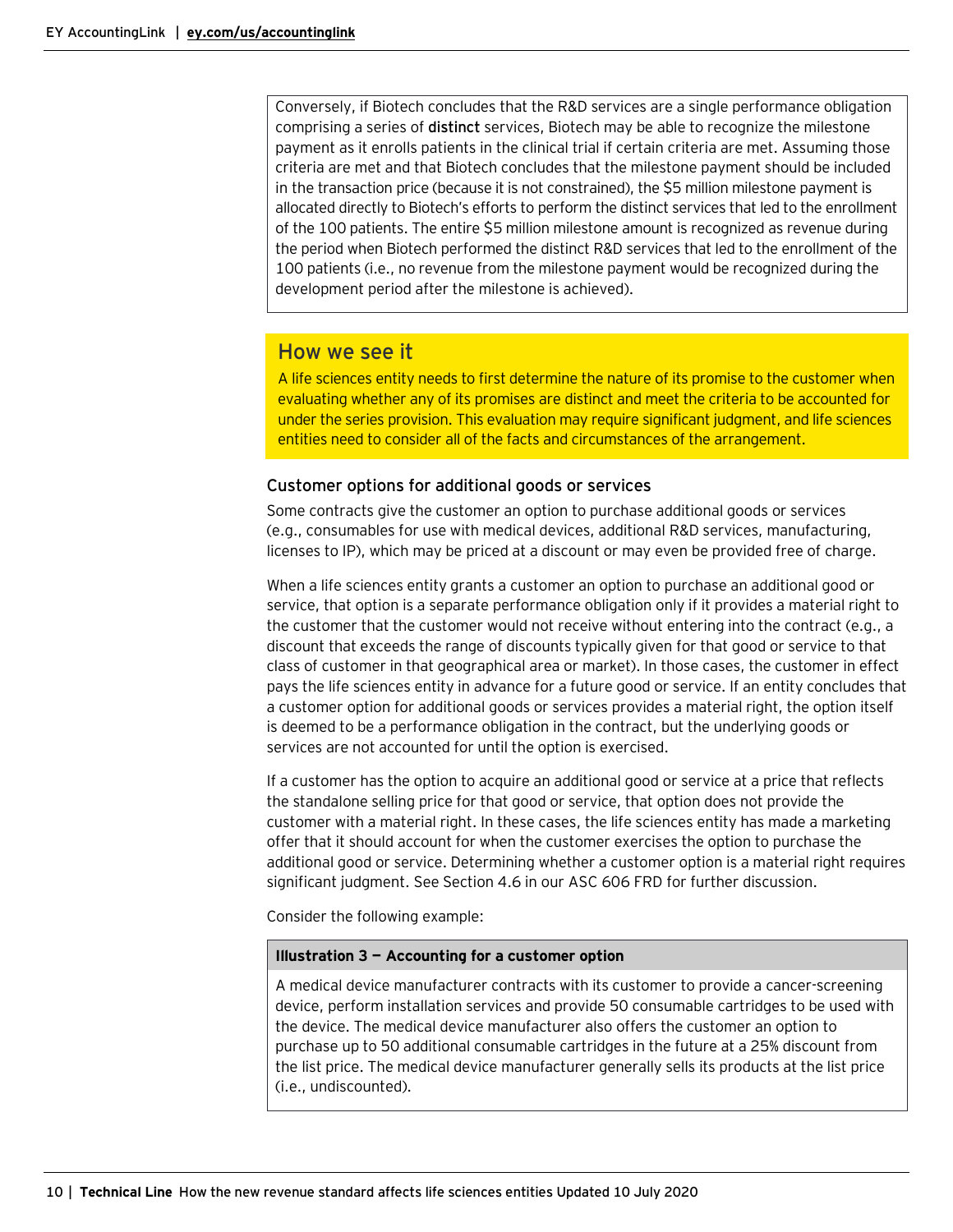#### *Analysis:*

The medical device manufacturer likely will conclude that the customer option for the discounted consumable cartridges is a material right and, therefore, is a separate performance obligation. That's because the medical device manufacturer does not sell the replacement cartridges at a discount on a standalone basis or offer discounts to new customers that have not entered into a similar contract.

Conversely, if the contract did not provide a discount for the additional consumable cartridges (i.e., the customer option to purchase up to 50 additional cartridges was at the medical device manufacturer's standalone selling price), the medical device manufacturer would likely determine that the customer option for additional consumable cartridges was not a material right and, therefore, would account for it as a separate contract when the customer exercises the option to purchase the additional consumable cartridges.

Life sciences entities have found it challenging to distinguish between a contract that includes customer options to purchase additional goods and services and one that includes variable consideration based on a variable quantity (e.g., a usage-based fee for medical devices) because, under both types of contracts, the ultimate quantity of goods or services to be transferred to the customer is often unknown at contact inception. This determination is important because it affects the accounting for the contract at inception and throughout the life of the contract as well as disclosures.

In making this assessment, the first step is for an entity to determine the nature of its promise to provide goods or services to the customer and the rights and obligations of the parties. When a life sciences entity enters into a contract for a variable quantity of goods or services that result in variable consideration, the entity promises to perform individual tasks or activities to transfer those goods or services. At contract inception, the entity is obligated by the terms and conditions of the contract to transfer all promised goods or services provided under the contract, and the customer is obligated to pay for those promised goods or services.

Conversely, when an entity provides a customer option, the nature of its promise is to provide the quantity of goods or services specified in the contract and a right for the customer to choose the amount of additional distinct goods or services the customer will purchase. That is, the entity is not obligated to provide any additional distinct goods or services until the customer exercises the option. This is consistent with the illustration above.

# How we see it

Contracts in the life sciences industry often include contingent deliverables, such as manufacturing and marketing services that will be provided upon the successful development and approval of a product candidate.

Under the new standard, life sciences entities are required to evaluate whether a contingent good or service represents (1) a customer option to purchase additional goods or services that is a material right, (2) a variable quantity of goods or services that generates variable consideration that is considered in the estimation of the transaction price for the contract or (3) a customer option to purchase additional goods or services that is not a material right and, therefore, is accounted for as a separate contract when the customer exercises the option to purchase the additional goods or services. This determination likely requires significant judgment and may result in a life sciences entity accounting for a contingency as a component of the initial contract, either in the form of the material right or variable consideration.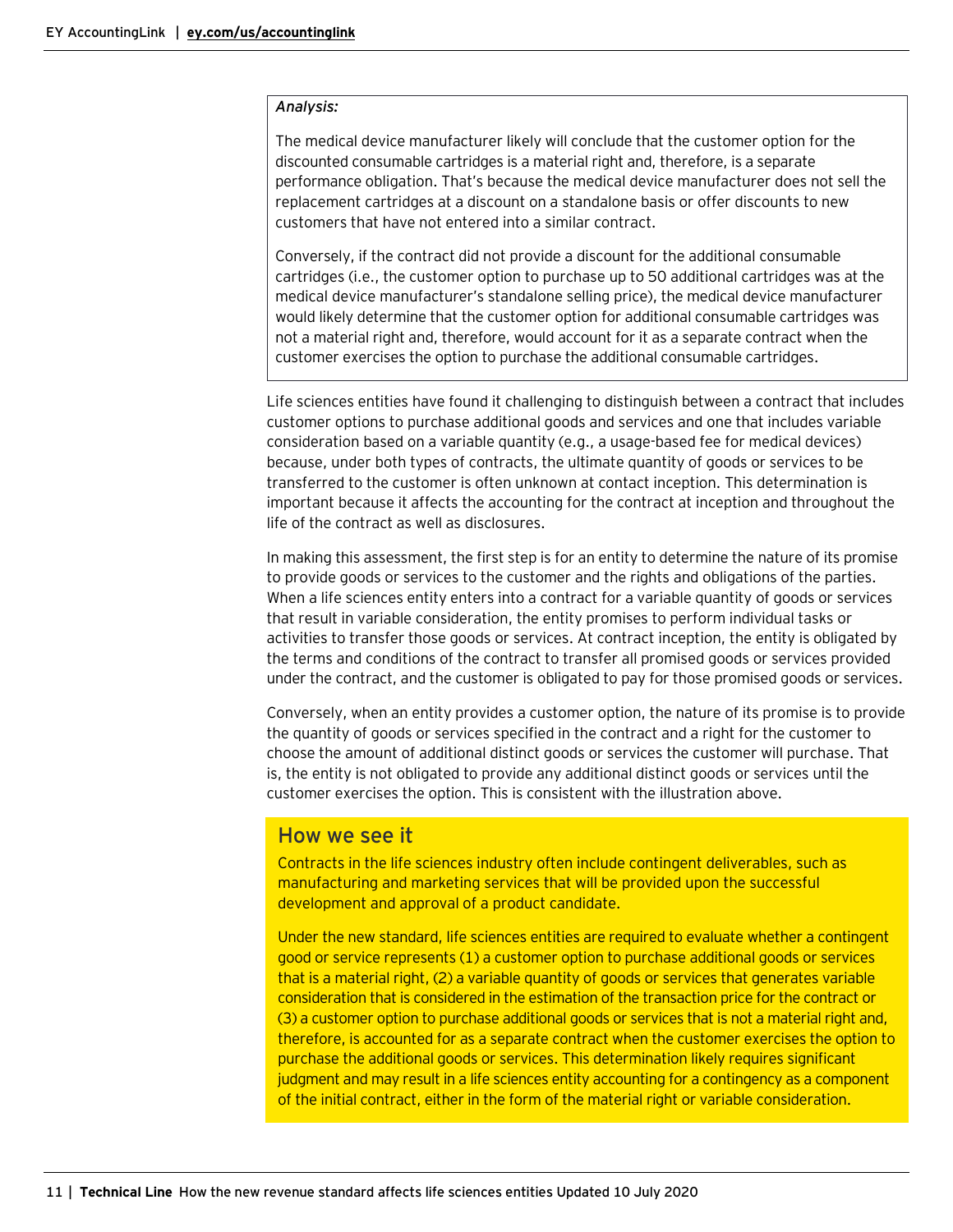Under legacy GAAP, a contingent deliverable often was not accounted for before the resolution of the contingency if considerable uncertainty existed about the outcome of the contingency and the fee for the contingent good or service was consistent with the contingent deliverable's estimated selling price.

# <span id="page-11-0"></span>Variable consideration

Life sciences entities commonly enter into arrangements with customers that include variable consideration. To apply the guidance on variable consideration, life sciences entities need to evaluate the facts and circumstances of each contract (or type of contract) and likely need to apply more judgment than they did under legacy GAAP. The timing of revenue recognition also may change when an entity applies the new guidance.

# Forms of variable consideration

Variable consideration is defined broadly and can take many forms (e.g., discounts for prompt payment, rebates, credits, price concessions, outcomes-based pricing, milestone payments, performance bonuses). Variable consideration can result from explicit contract terms or can be implied by a life sciences entity's past business practices or intentions when it entered into a contract. It is important for a life sciences entity to appropriately identify and evaluate the different instances of variable consideration included in a contract because it needs to separately estimate and apply a constraint (as discussed below) to each type of variable consideration.

Life sciences entities are required to evaluate contingent goods or services at contract inception.

Life sciences entities that provide rebates and/or discounts to customers whose orders meet specific volume thresholds have to determine whether to apply the guidance on variable consideration or the guidance on customer options. As discussed in section 4.6 of our [ASC](http://www.ey.com/Publication/vwLUAssetsAL/FinancialReportingDevelopments_BB3043_RevenueRecognition_30August2017/$FILE/FinancialReportingDevelopments_BB3043_RevenueRecognition_30August2017.pdf) 606 [FRD,](http://www.ey.com/Publication/vwLUAssetsAL/FinancialReportingDevelopments_BB3043_RevenueRecognition_30August2017/$FILE/FinancialReportingDevelopments_BB3043_RevenueRecognition_30August2017.pdf) if a volume rebate or discount is applied prospectively, we believe it generally will be accounted for as a customer option rather than as variable consideration. This is because the consideration for the goods or services in the initial contract is not affected by future purchases, and the volume rebates or discounts affect only the price of future (optional) purchases. If this is the case, life sciences entities need to evaluate whether the option to purchase future goods or services is a material right and, therefore, is required to be accounted for as a separate performance obligation, as discussed above.

However, we believe a volume rebate or discount that is applied retrospectively should be accounted for as variable consideration because the final price of each good or service sold depends on the customer's total purchases subject to the rebate program. That is, the consideration is contingent on the occurrence or non-occurrence of future events. These concepts are illustrated in Example  $24^{14}$  in the standard.

Life sciences entities should keep in mind that the definition of variable consideration is broad, and they need to evaluate whether contract terms other than those specific to their rebate or discount programs create variable consideration that needs to be separately evaluated (e.g., if the goods subject to a rebate program are also sold with a right of return).

# *Outcome-based pricing arrangements (updated September 2019)*

Outcome-based or value-based pricing arrangements are becoming more common in life sciences contracts. Life sciences entities incorporate outcome-based or similar pricing terms in a number of ways (e.g., payment by results, discounts for required additional patient therapy, moneyback guarantees) but generally offer variable product pricing that depends on the value and/or the efficacy achieved by a patient using an entity's product. That is, in an effort to make sure that real value is delivered, life sciences entities tie the ultimate price of the product to observed outcomes of the product's use in a patient population. Life sciences entities may pay rebates, refunds or price adjustments if their products do not meet the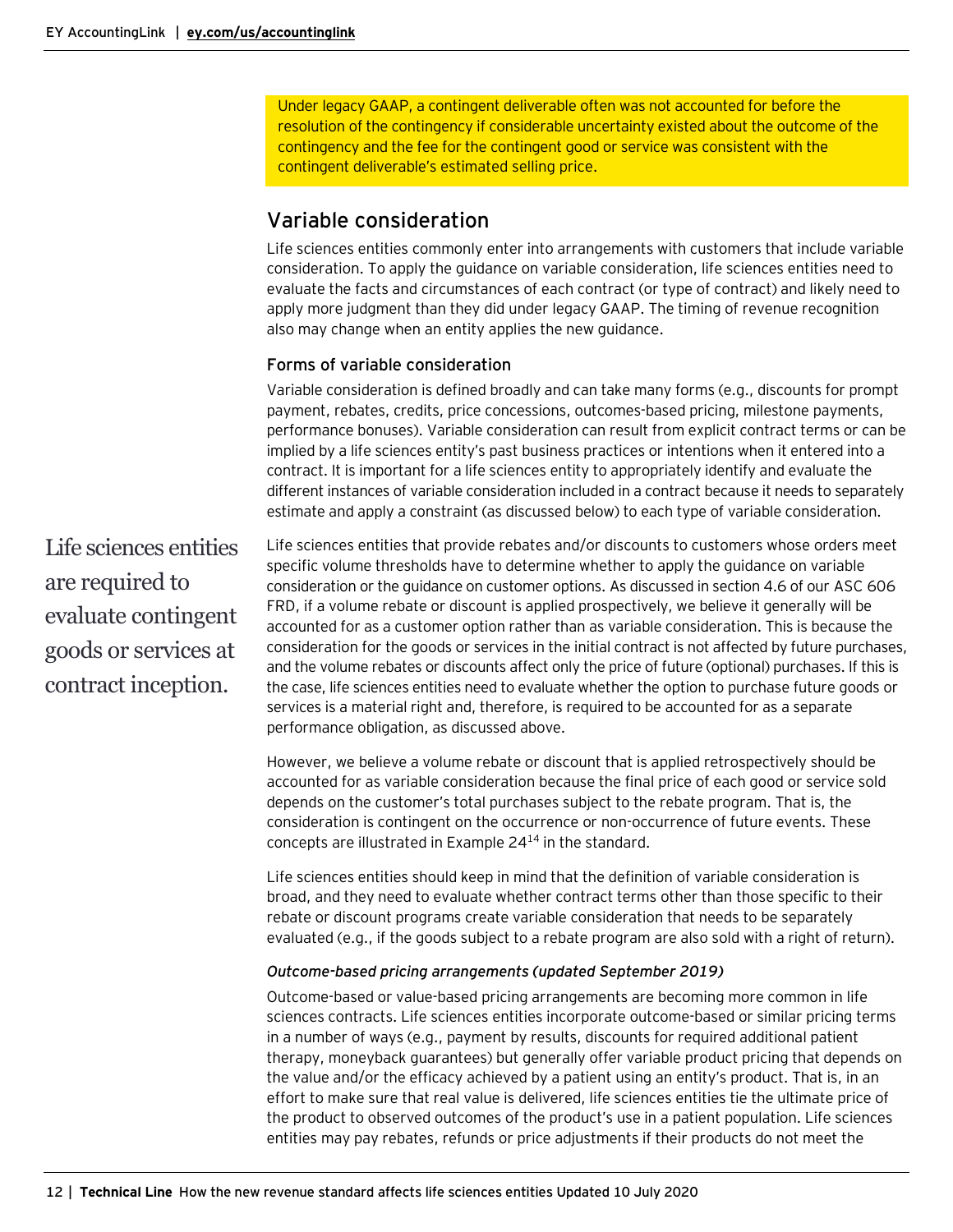agreed-upon clinical outcomes or values defined in the agreement, which are measured by observable data at an individual patient level. In other situations, a life sciences entity may offer discounted products if a product does not provide the intended outcome for the patient.

Depending on the facts and circumstances of each contract, outcome-based arrangements may generate variable consideration or may result in a discounted optional purchase that would need to be evaluated to determine whether it is a material right. If variable consideration is generated, a life sciences entity may need to estimate the transaction price, including any rebates, refunds or price adjustments to an indirect customer, and apply the constraint (as discussed below). Refer to the discussion above for considerations about evaluating options that are material rights.

#### Estimating variable consideration and applying the constraint

To include variable consideration in the estimated transaction price, a life sciences entity must conclude that it is "probable" that a significant reversal of the cumulative revenues recognized under the contract will not occur in future periods when the uncertainty related to the variable consideration is resolved. This requirement, known as the variable consideration constraint, is aimed at preventing the over-recognition of revenue.

#### *Variable consideration estimation methods*

A life sciences entity is required to estimate variable consideration using either the "expected value" method or the "most likely amount" method, depending on which method better predicts the amount of consideration to which it will be entitled. The method selected is not meant to be a "free choice." Rather, an entity selects the method based on the specific facts and circumstances of the contract.

Under the expected value method, life sciences entities determine the expected value of variable consideration using the sum of probability-weighted amounts in a range of possible amounts under the contract. To do this, a life sciences entity needs to identify the possible outcomes and the probabilities of those outcomes.

The FASB indicated in the Basis for Conclusions of ASU 2014-09<sup>15</sup> that this method may better predict expected consideration when an entity has a large number of contracts with similar characteristics (e.g., returns). This method also may better predict consideration when an entity has a single contract with a large number of possible outcomes. The FASB clarified in the Basis for Conclusions of ASU 2014-09<sup>16</sup> that an entity preparing an expected value calculation is not required to consider all possible outcomes, even if it has extensive data and can identify many possible outcomes. Instead, the FASB indicated that, in many cases, a limited number of discrete outcomes and probabilities can provide a reasonable estimate of the expected value.

Under the most likely amount method, life sciences entities determine the amount of variable consideration using the single most likely amount in a range of possible amounts. The FASB indicated in the Basis for Conclusions of ASU 2014-09<sup>15</sup> that this method may be the better predictor when an entity expects to be entitled to one of two possible amounts. That would be the case if a life sciences entity is entitled to receive all or none of a milestone payment for successfully completing a stage of clinical development or if a life sciences entity grants a discount if a customer pays within a stated period of time.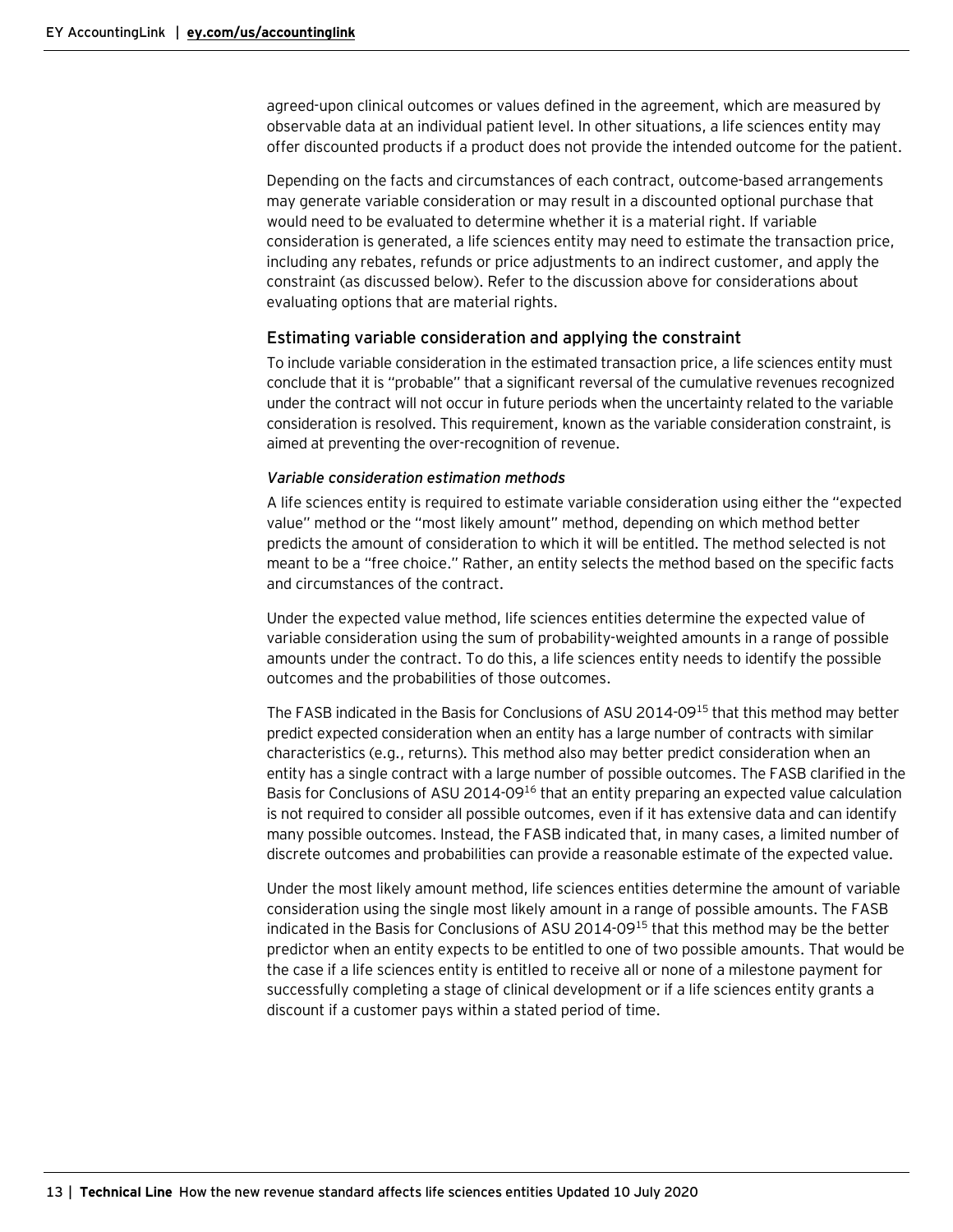Life sciences entities should consider all information (historical, current and forecasted) that is reasonably available to them when applying either of these methods. Consider the following example:

#### **Illustration 4 — Estimating variable consideration and applying the constraint**

Biotech enters into an arrangement with Pharma under which Biotech provides a license to a product candidate that is starting phase II clinical studies and performs R&D services for a specified period of time. Assume that these two promises are determined to be distinct. Biotech receives an up-front payment upon execution of the arrangement and may receive milestone payments upon (1) enrollment of a specified number of patients in a phase II clinical study, (2) completion of phase III clinical studies, (3) regulatory approval in the US and (4) regulatory approval in the European Union.

#### *Analysis:*

Under the standard, Biotech will include in the transaction price the up-front payment and its estimate of the milestone payments it expects to receive. The amount of consideration that Biotech can include in the transaction price is limited to amounts for which it is probable that a significant reversal of cumulative revenues recognized under the contract will not occur in future periods.

Because the milestone for patient enrollment only has two possible outcomes (e.g., Biotech enrolls or doesn't enroll the specified number of patients), Biotech determines that the most likely amount method is the better predictor of the milestone payment. It then determines that it can include the amount associated with the enrollment milestone in the transaction price because it is probable that doing so will not result in a significant revenue reversal, based on its prior experience with enrolling participants in similar studies, clinical trial results on the product candidate to date and the significance of the milestone payment compared to the cumulative revenues expected to be recognized under the contract at the time of the enrollment milestone.

Due to the significant uncertainty associated with the other future events that would result in milestone payments, however, Biotech initially determines that it cannot include these amounts in the transaction price (i.e., the other milestone payments are fully constrained at contract inception). At the end of each reporting period, Biotech will update its assessment of whether the milestone payments are constrained by considering both the likelihood and magnitude of a potential revenue reversal.

# How we see it

Life sciences entities may recognize revenue related to some bonuses and milestone payments sooner than they did under legacy GAAP because the new standard requires them to include in the transaction price the consideration to which they expect to be entitled, after applying the variable consideration constraint. This is a change in practice for life sciences entities that, under legacy GAAP, generally did not recognize revenue contingent on a future event, such as achieving a milestone, until that event occurred because the sales price was not "fixed or determinable," as required by Securities and Exchange Commission (SEC) Staff Accounting Bulletin Topic 13.17

However, we expect life sciences entities to conclude in many instances that the variable consideration constraint prevents them from recognizing bonuses and milestone payments that are contingent on regulatory approval (e.g., Food and Drug Administration (FDA) approval of a new drug) until the uncertainty associated with these payments is resolved.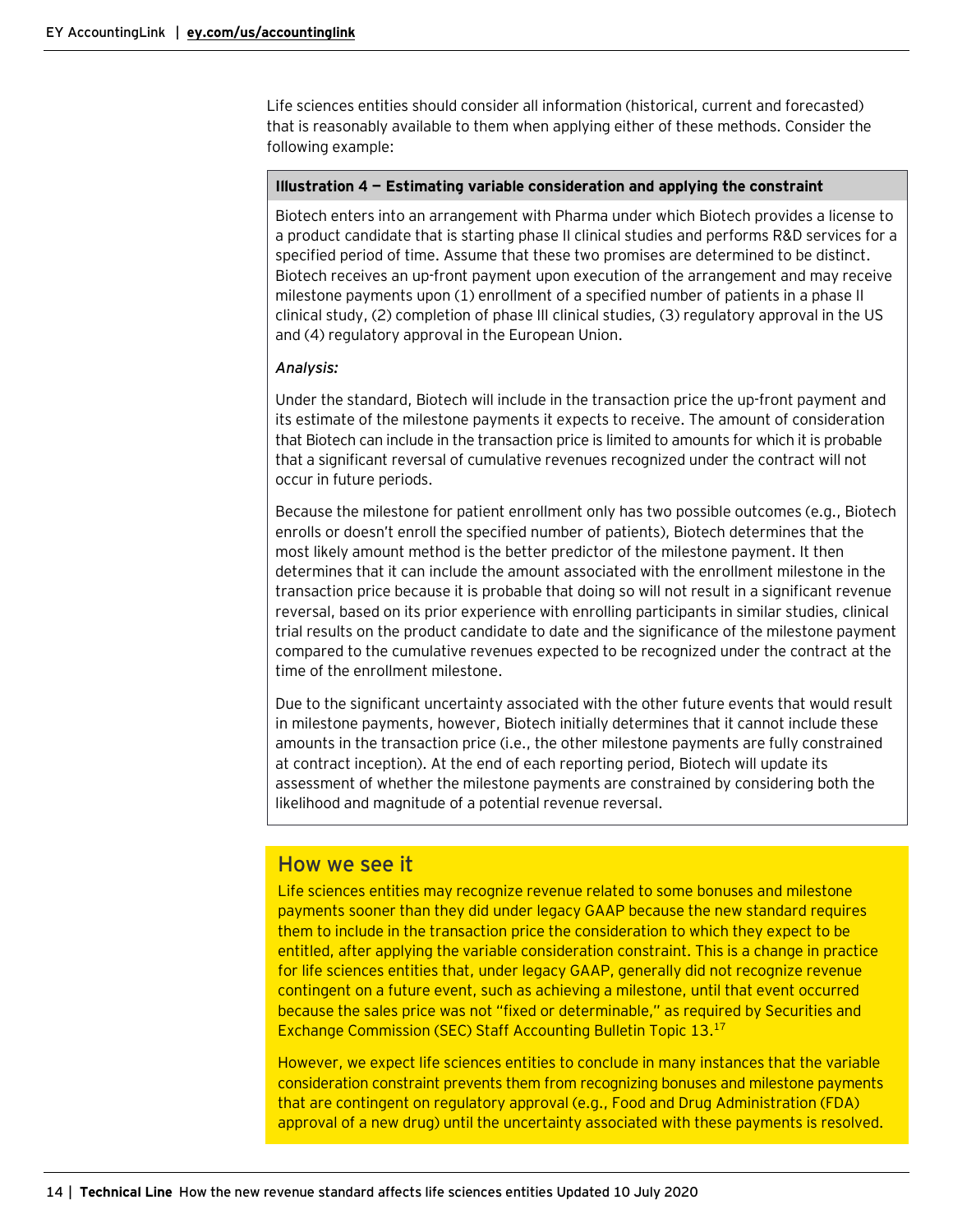Questions will likely continue to arise about how to apply the variable consideration constraint to new fact patterns (e.g., outcome-based arrangements), including how to determine whether it is probable that a significant revenue reversal will not occur.

#### *Rights of return*

Life sciences entities often provide customers with a right to return a transferred product for a specified period of time after sale. A right of return creates variability in the transaction price that a life sciences entity needs to estimate.

A life sciences entity recognizes the amount of consideration it expects to return to customers as a refund liability. The standard also requires a return asset to be recognized at the time of the initial sale (when recognition of revenue is deferred due to the anticipated return), if an entity expects to receive the returned product in salable or reparable condition. This return asset represents an entity's right to recover the goods returned by the customer. Life sciences entities have to present the return asset (if recognized) separately from both the refund liability (i.e., on a gross basis) and inventory.

Consider the following example, which is similar to Example  $22^{18}$  in the standard:

#### **Illustration 5 — Right of return**

Pharma enters into 50 contracts with customers. Each contract includes the sale of a product for  $$100$  (50 products  $\times$   $$100 = $5,000$  total consideration). Cash is received when control of a product transfers. Pharma's return policy allows a customer to return products six months before expiration and up to 12 months after expiration.

Pharma decides to use the portfolio approach described in ASC 606-10-10-4 for the portfolio of 50 contracts because it reasonably expects that the effects on the financial statement from applying this guidance to the portfolio would not differ materially from applying the guidance to the individual contracts in the portfolio. Pharma has significant experience estimating returns for this product and customer class. Pharma decides to use the expected value method and estimates variable consideration of \$4,700 (\$100 x 47 products not expected to be returned).

Pharma considers the variable consideration constraint and determines that although the returns are outside its influence, it has significant experience estimating returns for this product and customer class. Pharma concludes that it is probable that a significant reversal in the cumulative amount of revenue recognized (i.e., \$4,700) will not occur over the return period.

Upon transfer of control of the 50 products, Pharma does not recognize revenue for the three products that it expects to be returned. Pharma records revenue of \$4,700 and a refund liability of \$300. No return asset is recorded because the product cannot be resold.

# How we see it

Under legacy guidance, a life sciences entity may have deferred revenue recognition for sales of a newly launched product until a reasonable estimate of a right of return could be made. Under the new guidance, life sciences entities have to exercise significant judgment using all available information to estimate variable consideration, including the constraint. An entity would not recognize revenue for sales of newly launched products if the transaction price is fully constrained. At the end of each reporting period, entities should update their assessment of consideration to which they expect to be entitled and update related disclosures.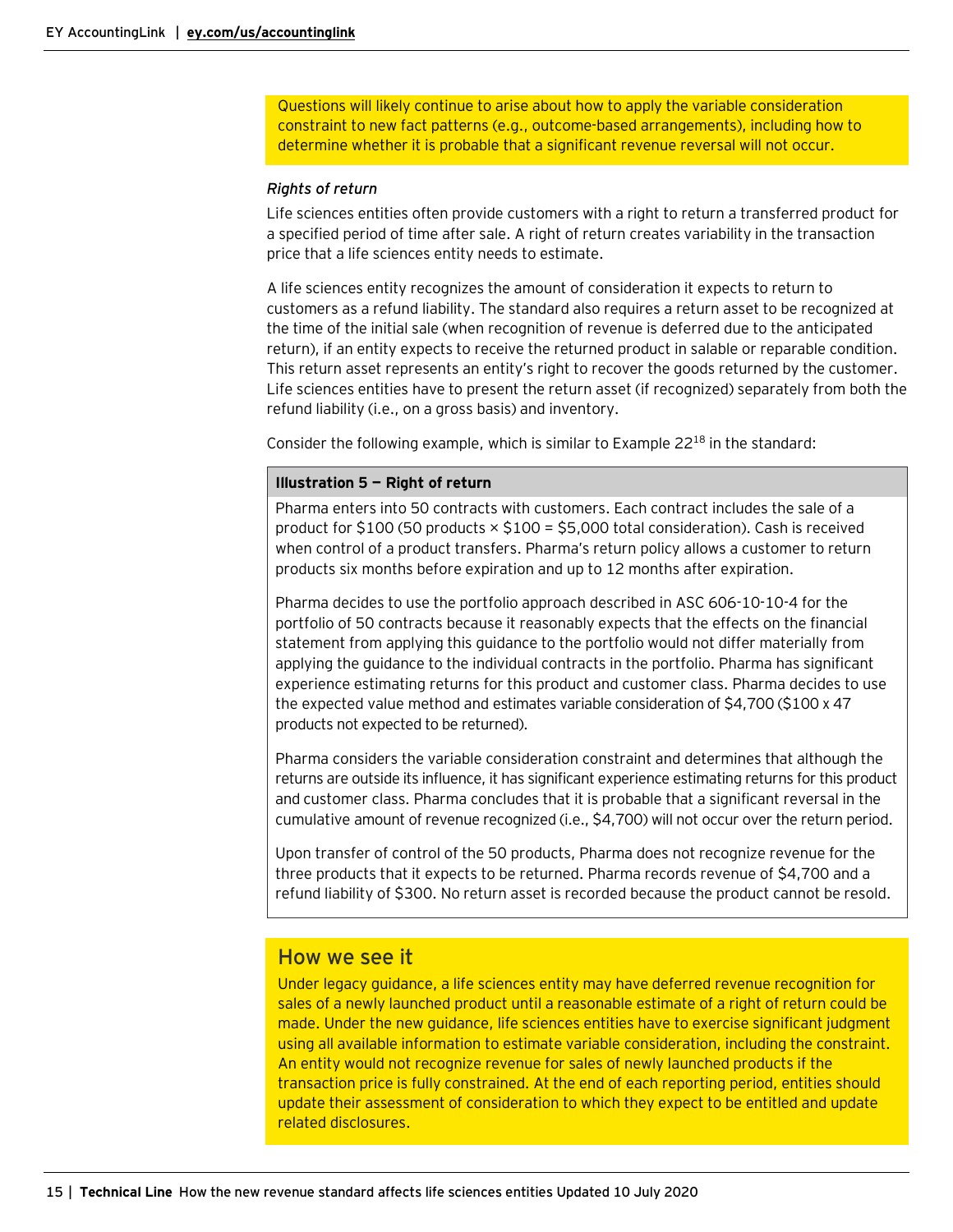While returns often have no value for most life sciences entities because the products expire and must be destroyed, separately presenting a return asset and a refund liability on the balance sheet will be a change in practice for some medical technology entities. Under legacy GAAP, the carrying value of any product expected to be returned typically remained in inventory and was not subject to separate impairment testing (although inventory was fully expensed at the time of sale if the value of the returned product was expected to be zero).

# Distributor and reseller arrangements

Under the standard, life sciences entities that sell their products through distributors or resellers may recognize revenue sooner than under legacy GAAP. This is because the standard requires entities to estimate variable consideration (i.e., the end sales price) based on the information available at contract inception, taking into consideration the effect of the constraint (similar to the "sell-in" method under legacy GAAP). That is, life sciences entities have to estimate the transaction price, taking into consideration the amounts of returns and other variable components of pricing (e.g., chargebacks). They recognize the amount included in the transaction price as revenue at the time that control of the products transfers to the distributor or reseller.

Life sciences entities can't wait until a product is sold to an end consumer to recognize revenue from a distributor or reseller if the only uncertainty is variability in pricing.

# How we see it

Under the new standard, it is no longer acceptable for life sciences entities that sell their products through distributors or resellers to wait until the product is sold to the end consumer to recognize any revenue (i.e., the "sell-through" method) if the only uncertainty is the variability in the pricing. However, in some cases, the outcomes under the standard and legacy GAAP could be similar if a significant portion of the estimated revenue is constrained.

Under legacy GAAP, many life sciences entities applied the sell-through method and waited until the product was prescribed to a patient or sold to the end consumer to recognize revenue because they did not consider the sales price fixed or determinable until then.

# <span id="page-15-0"></span>Significant financing component

To determine whether a significant financing component exists, a life sciences entity will need to consider all relevant facts and circumstances, including (1) the difference between the cash selling price and the amount of promised consideration for the promised goods or services and (2) the combined effect of the expected length of time between the transfer of the goods or services and the receipt of consideration and the prevailing market interest rates.

The standard describes several factors that indicate that there isn't a significant financing component. They include situations when a substantial amount of the consideration promised by the customer is variable, and the amount or timing of that consideration varies based on a future event that is not within the control of the customer or the entity (e.g., a sales-based royalty).

It may be reasonable for a life sciences entity to attribute an adjustment for a significant financing component to one or more, but not all, of the performance obligations in the contract. For example, a life sciences entity that receives an up-front payment as part of the consideration transferred in exchange for a license of functional IP (described below) and R&D services will need to evaluate whether the contract contains a significant financing component associated with the R&D services. If certain criteria are met, the life sciences entity may apply guidance in the standard that requires specific forms of consideration (such as variable consideration or discounts) to be allocated to one or more (but not all) performance obligations to determine how much of the up-front payment relates to the license and how much relates to the R&D services. However, this determination of whether a significant financing component exists will require the use of judgment, especially because cash is fungible.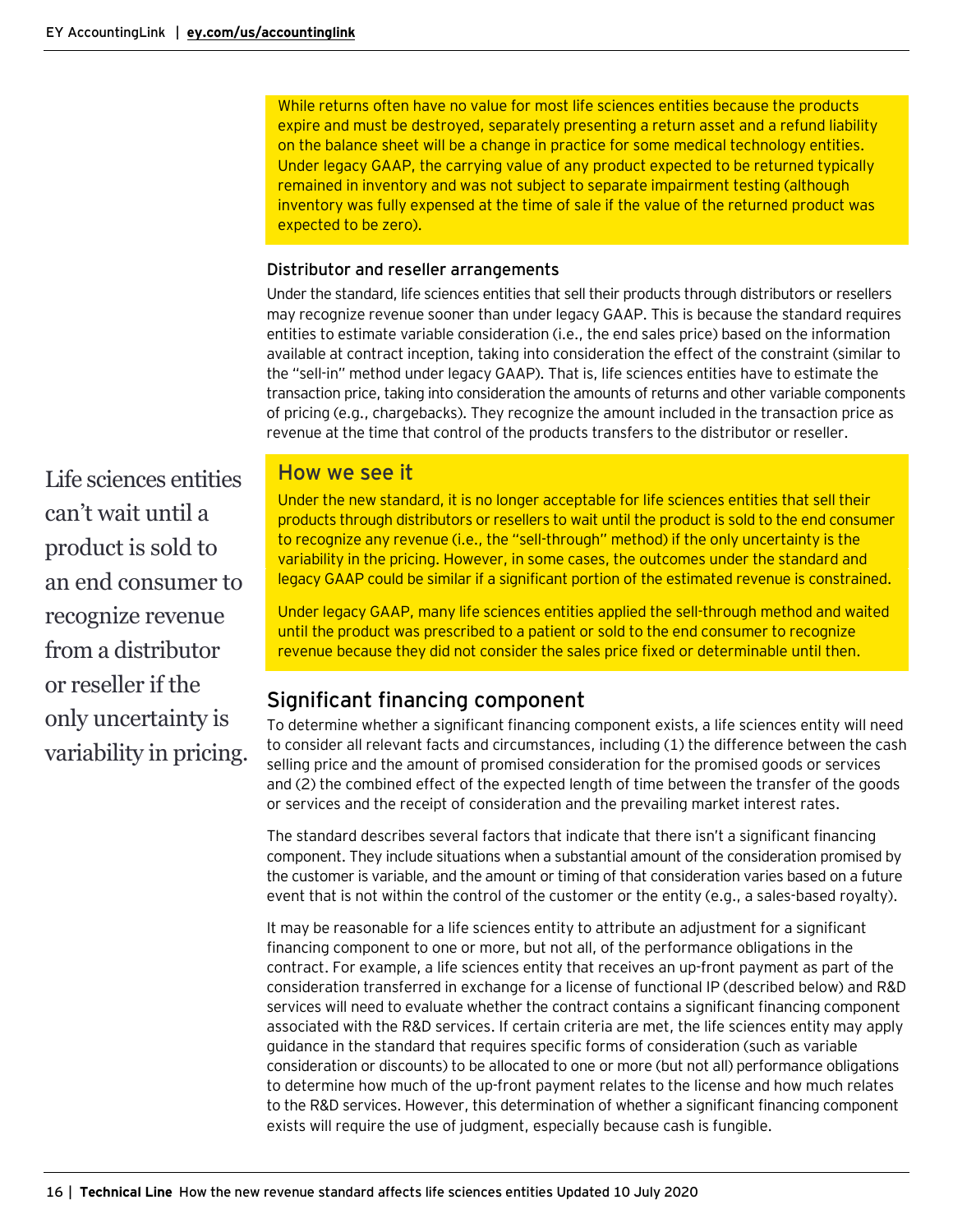As a practical expedient, a life sciences entity may decide not to adjust the promised amount of consideration for the effects of a significant financing component if it expects, at contract inception, that the period between the transfer of a promised good or service to a customer and the payment for that good or service will be one year or less.

# <span id="page-16-0"></span>Consideration paid or payable to a customer

The standard requires an entity to account for payments made to a customer or another party that purchases the entity's goods or services from the customer, regardless of whether the purchaser receiving the consideration is a direct or indirect customer of the entity. This requirement applies to consideration payable to any purchasers of an entity's products or services at any point along the distribution chain, including customers of resellers or distributors that purchase directly from a life sciences entity (e.g., retail pharmacies, governmental agencies).

Common forms of consideration paid or payable by a life sciences entity to its direct or indirect customers include:

- Rebates paid to governmental entities (e.g., Medicaid, Medicare, TRICARE, Department of Veterans Affairs, Department of Defense), managed care entities or other health insurers
- Fee-for-service amounts paid to wholesalers or other resellers
- Chargebacks paid to wholesalers
- Prompt payment discounts to wholesalers and specialty pharmaceutical companies
- Patient assistance programs and co-pay assistance

To determine the appropriate accounting treatment for consideration paid or payable to a customer, a life sciences entity must first determine whether the consideration is a payment for a distinct good or service, a reduction of the transaction price or a combination of both. The payment is treated as something other than a reduction of the transaction price only if the entity receives a distinct good or service from the customer in exchange for that payment. See section 5.7 in our ASC 606 FRD for further discussion.

# How we see it

Questions have been raised as to whether a contribution to a not-for-profit or other organization that funds co-pay assistance programs is a form of consideration paid or payable to an indirect customer because the contribution funds may be used by a patient to obtain the entity's products. Life sciences entities may need to evaluate whether payments represent variable consideration or a contribution in accordance with ASC 958-605. 19

Life sciences entities that contribute to not-for-profit or other organizations that may fund co-pay assistance programs should carefully evaluate the facts and circumstances of each contribution to determine whether it represents consideration paid or payable to an indirect customer (i.e., whether it should be accounted for as a reduction of the transaction price from a contract with a customer because the amount is not provided in exchange for a distinct good or service). Life sciences entities need to apply significant judgment when making this determination.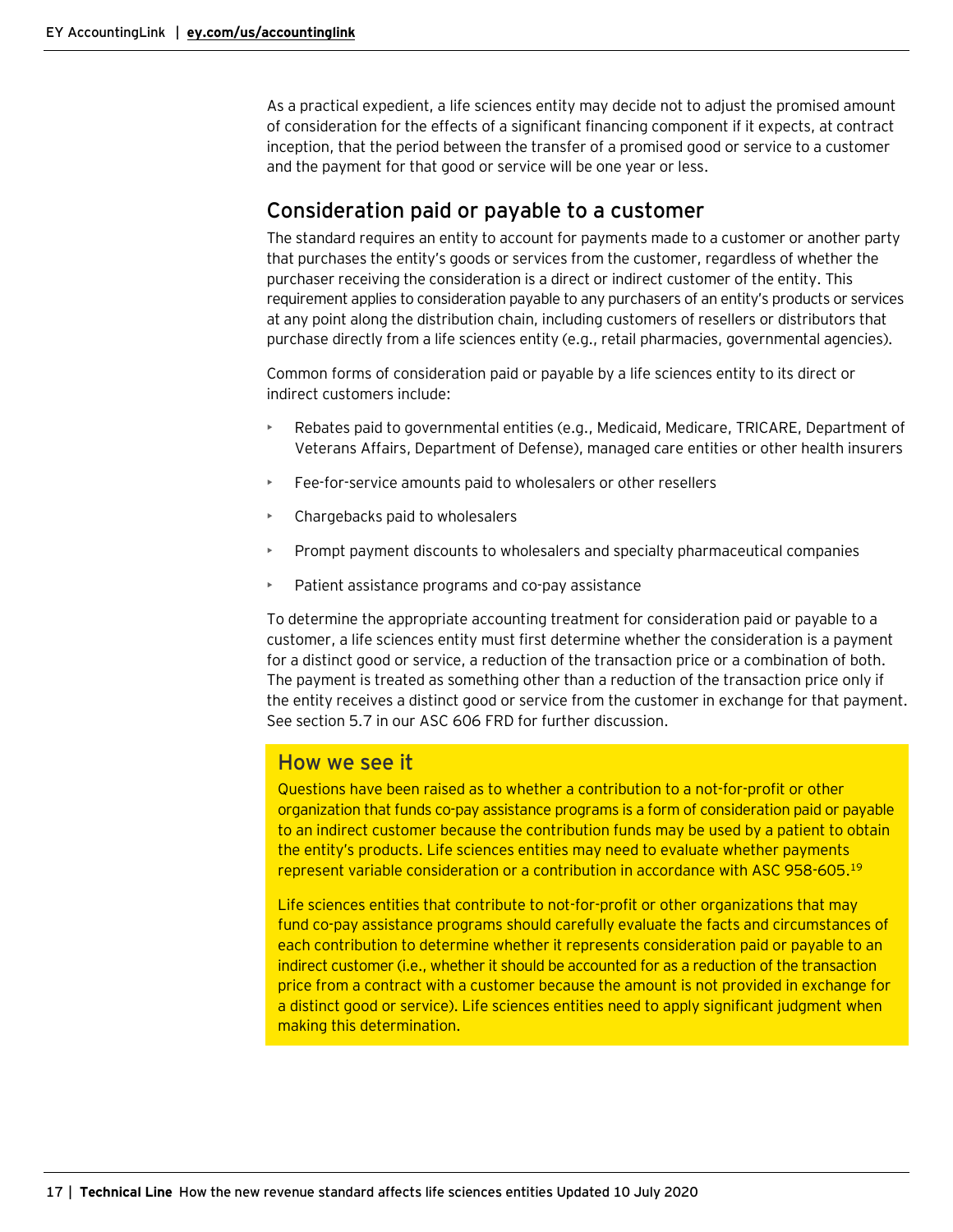# <span id="page-17-0"></span>Licenses of IP

A license provides a customer with rights to use or access an entity's IP. Life sciences entities commonly enter into arrangements with customers that include licenses of IP, such as licenses for product candidates or patented drug formulas. The standard provides guidance for recognizing revenue from licenses of IP and sales-based royalties provided in exchange for licenses of IP that differs in some respects from the guidance for other promised goods and services.

When applying the guidance on licenses of IP, a life sciences entity has to analyze the facts and circumstances of each contract (or type of contract) and may need to use more judgment than it did under legacy GAAP. The units of accounting and timing of revenue recognition also may change under the standard.

# Determining whether a license is distinct

Contracts for licenses of IP frequently include explicit or implicit promises for additional goods or services. Under the standard, an entity must first determine whether the license and additional goods or services are distinct and, therefore, separate performance obligations by applying the guidance on identifying performance obligations. Consistent with the guidance in Step 2 of the standard, a license of IP that is not distinct is combined with other goods or services into a single performance obligation. Consider the following two examples, which are similar to Cases A and B in Example  $56^{20}$  in the standard:

#### **Illustration 6 — Identifying performance obligations — license is not distinct**

Pharma licenses its patent rights to an approved mature drug to a customer for 10 years. Pharma promises to manufacture the drug for five years while the customer develops its own manufacturing capability. There is no expectation that Pharma will undertake activities to change the drug (e.g., to alter its chemical composition). No other entity can perform the manufacturing while the customer develops its manufacturing capability because of the highly specialized nature of the process. As a result, the license cannot be purchased separately from the manufacturing.

#### *Analysis:*

Because the customer cannot benefit from the license without the manufacturing, the license and the manufacturing are not capable of being distinct, and the promises are accounted for as a combined performance obligation. The nature of the combined good or service for which the customer contracted is a sole sourced supply of the drug for the first five years.

#### **Illustration 7 — Identifying performance obligations — license is distinct**

Assume the same facts as in Illustration 6 above, except that the manufacturing process is not specialized and can be performed by other entities.

#### *Analysis:*

Pharma concludes that the promises are capable of being distinct because the customer can benefit from the (1) license together with other readily available resources (i.e., because other entities can provide the manufacturing) and (2) manufacturing together with the license that transfers to the customer up front.

Pharma also concludes that the promises are distinct in the context of the contract because they (1) are not inputs that Pharma integrates into a combined output, (2) do not significantly modify or customize each other and (3) are not highly interrelated or highly interdependent (i.e., the entity will be able to fulfill its promise to transfer the license independently of fulfilling its promise to manufacture the drug for the customer).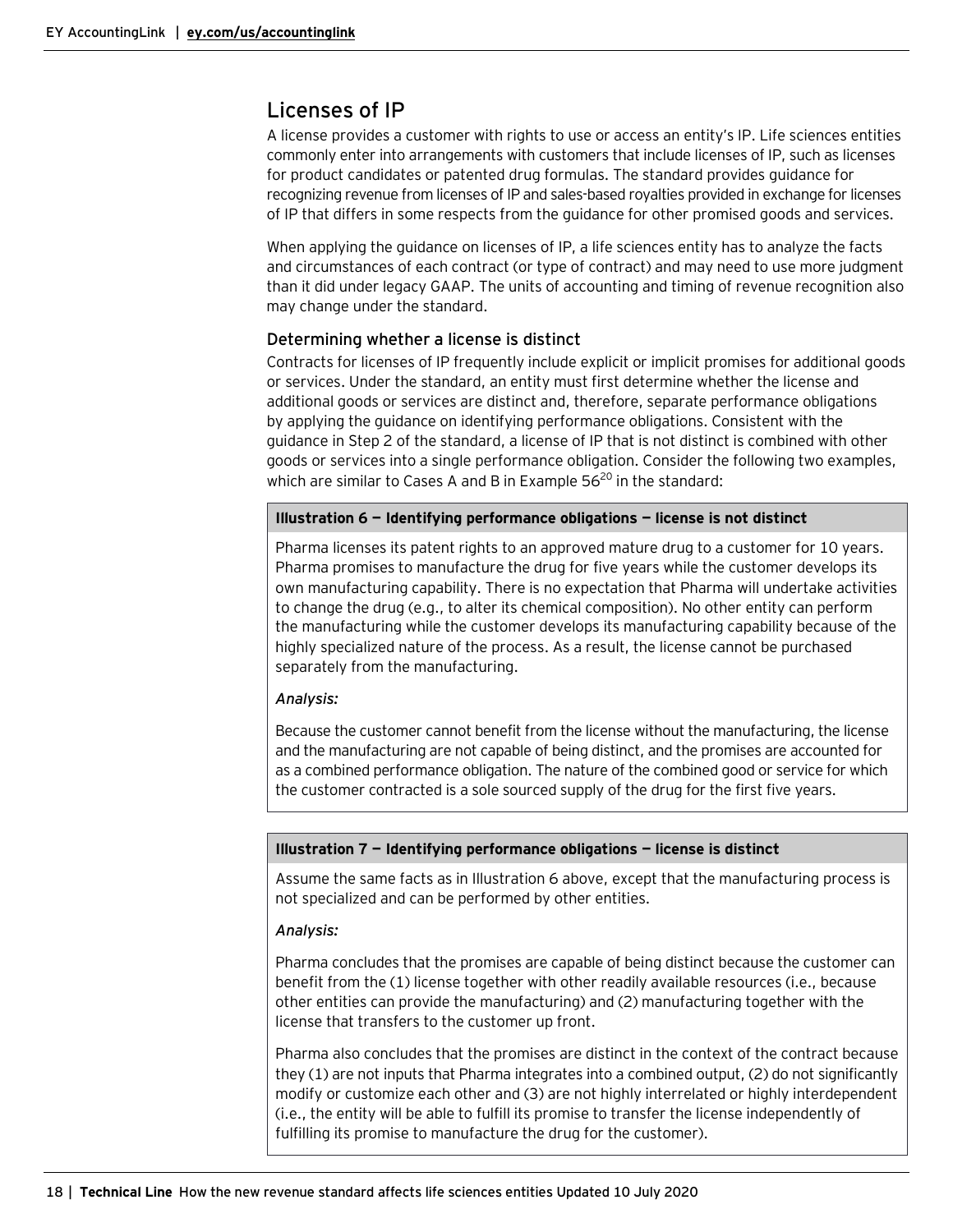As a result, Pharma concludes that the license and the manufacturing should be accounted for as separate performance obligations.

#### Contractual restrictions

The standard requires life sciences entities to distinguish between contractual provisions that define the attributes of a single promised license of IP (e.g., restrictions of use or geography) and others that require them to transfer additional promised goods or services to the customer (e.g., additional rights to use or access IP). Contractual provisions that are attributes of a promised license define the scope of a customer's rights to IP and do not affect whether a performance obligation is satisfied at a point in time or over time. These provisions also don't affect the number of performance obligations in the contract.

Significant judgment is required to determine whether a contractual provision results in additional promises (e.g., additional licenses) or is an attribute that defines the scope of the license. If a life sciences entity determines that a license contains multiple promises, it needs to evaluate whether the promises represent multiple performance obligations. The guidance on contractual restrictions in ASC 606-10-55-64 does not replace the requirement to appropriately identify the goods or services promised to the customer.

When analyzing contractual restrictions, a life sciences entity should consider whether a restriction requires it to grant additional rights to the customer at a future date to fulfill its promises under the contract. The presence of such a requirement indicates that there may be multiple promises that need to be accounted for under Step 2 of the standard.

In many life sciences contracts, multiple, distinct rights may be transferred to a customer at the same point in time (e.g., licenses for multiple rights to use product candidates or patented drug formulas) or over the same period of time (e.g., licenses for multiple rights to access brands or trade names). The FASB indicated $^{21}$  that an entity is not required to separately identify each set of distinct rights if those rights are transferred concurrently.

# How we see it

Licenses in the life sciences industry often restrict where and/or how a customer can use a product candidate or patented drug formula. For example, a license may provide the customer with a right to use a patented drug formula in Country A starting in Year 1 of the contract and Country B starting in Year 2 of the contract. These rights generally are viewed under the standard as multiple promises that are separate performance obligations because additional distinct rights are granted to the customer in Year 2.

Life sciences entities need to apply judgment to determine (based on the requirements in Step 2 of the standard) whether contractual restrictions represent multiple promises to the customer and, if so, whether those multiple promises are distinct.

#### *Effect of contractual restrictions on the distinct analysis*

Contractual restrictions that require a customer to obtain goods or services from a specific life sciences entity (e.g., manufacturing, R&D services) are common in contracts in the life sciences industry. As described in Example 11, Case  $D_1^{22}$  of the standard, a contractual restriction that requires a customer to purchase goods or services from the entity (and not from alternate suppliers) does not change the evaluation of whether promised goods or services are distinct if the contractual restriction does not change (1) the characteristics of the goods or services themselves and (2) the entity's promises to the customer.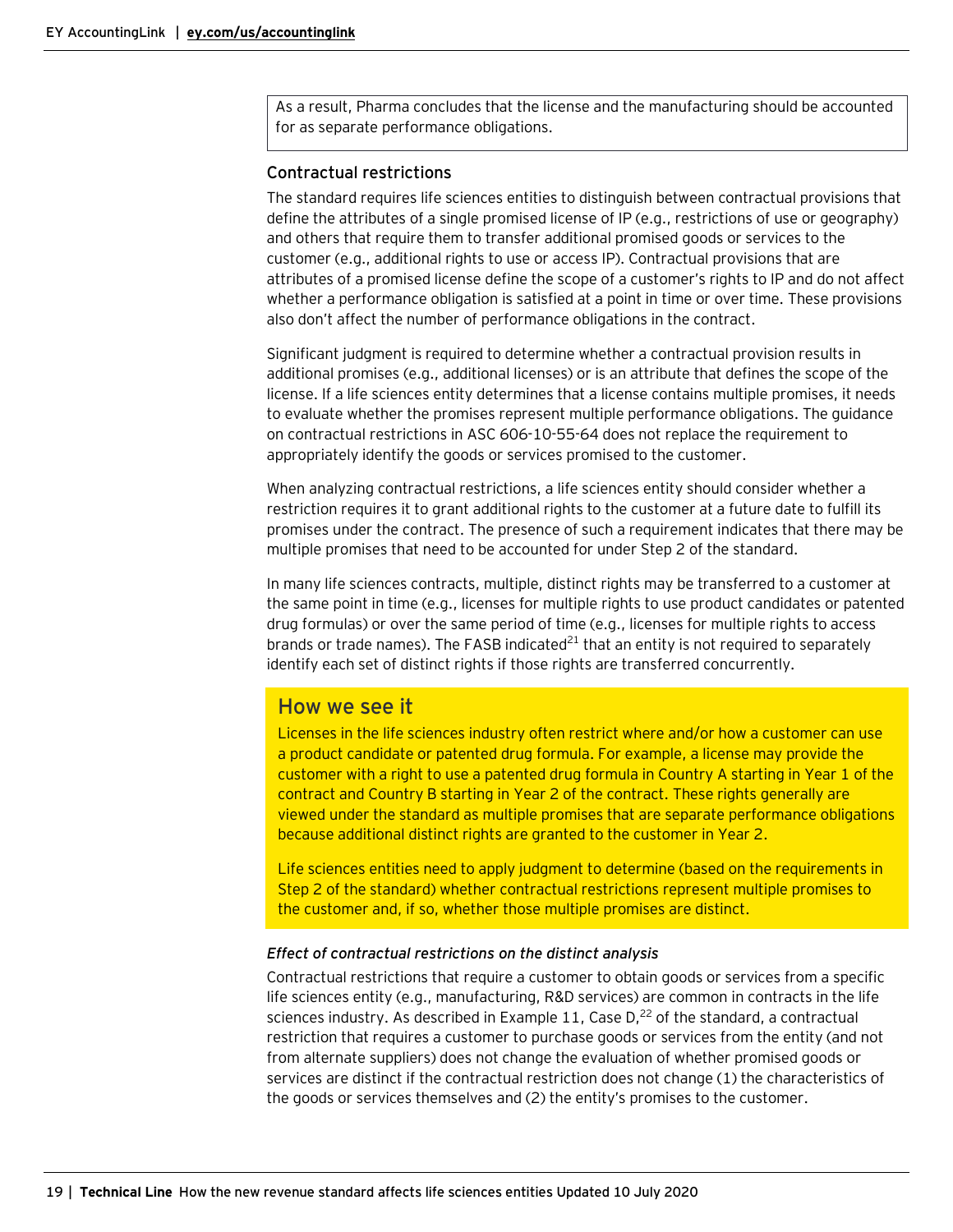For example, although a customer may be contractually required to use a life sciences entity to manufacture a drug once it obtains regulatory approval, the contractual requirement does not change the characteristics of the license to the drug or the manufacturing, and it does not change the life sciences entity's promises to the customer (i.e., the contractual requirement does not change the evaluation of whether the license to the drug and the manufacturing are distinct).

# How we see it

It is common in the life sciences industry for regulators (e.g., the FDA) to restrict manufacturing to entities with approved facilities and manufacturing processes. Determining how such restriction affects the distinct analysis may require significant judgment.

Careful consideration should be given to factors such as whether a third party would be able to implement the necessary processes and how long it would take for that third party to develop those processes and obtain regulatory approval to manufacture the product. For example, certain products (e.g., some biologics) may be more complex to manufacture than others (e.g., some generic drugs), and it could take longer for a third party to develop the processes and obtain the regulatory approval to do so. This may have a significant effect on the utility of the promised goods or services in the contract (e.g., a license of IP and manufacturing).

# Determining the nature of the entity's promise

Entities are required to classify IP as either functional or symbolic to determine whether to recognize the revenue associated with the license of that IP at a point in time or over time. If contracts include multiple licenses of IP (e.g., a contract that grants a license to a drug formula and a license to a brand), entities have to classify each license of IP as either functional or symbolic to determine the appropriate timing of revenue recognition.

Functional IP has significant standalone functionality and derives a substantial portion of its utility (i.e., the IP's ability to provide benefit or value) from that standalone functionality. A licensor's ongoing activities generally do not significantly affect the standalone functionality of functional IP. Examples of functional IP include biological compounds and drug formulas. Revenue from functional IP typically is recognized at a point in time. If the functional IP is not distinct, the licensor combines the functional IP with other goods and services in a single performance obligation and recognizes revenue based on the nature of the combined performance obligation.

Symbolic IP does not have significant standalone functionality because substantially all of its utility is derived from its association with the licensor's ongoing or past support (e.g., activities that support the value of the IP). Examples of symbolic IP include a brand or a trade name. Licenses of symbolic IP always represent a right to access a licensor's IP, and therefore, revenue from symbolic IP is recognized over time as the performance obligation is satisfied.

The following example illustrates how a life sciences entity may determine when to recognize revenue for a license of functional IP:

#### **Illustration 8 — Determining the nature of the entity's promise**

#### **Example A**

Assume the same facts as in Illustration 6 above.

#### *Analysis:*

The license provides a right to use Pharma's IP. Pharma concludes that it is licensing functional IP because the license is for a mature drug that has significant standalone functionality (i.e., it can be used to treat a disease or condition). There is also no expectation that Pharma will undertake activities to change the standalone functionality of the IP.

Contractual restrictions do not change the evaluation of whether a life sciences entity's promised goods or services are distinct.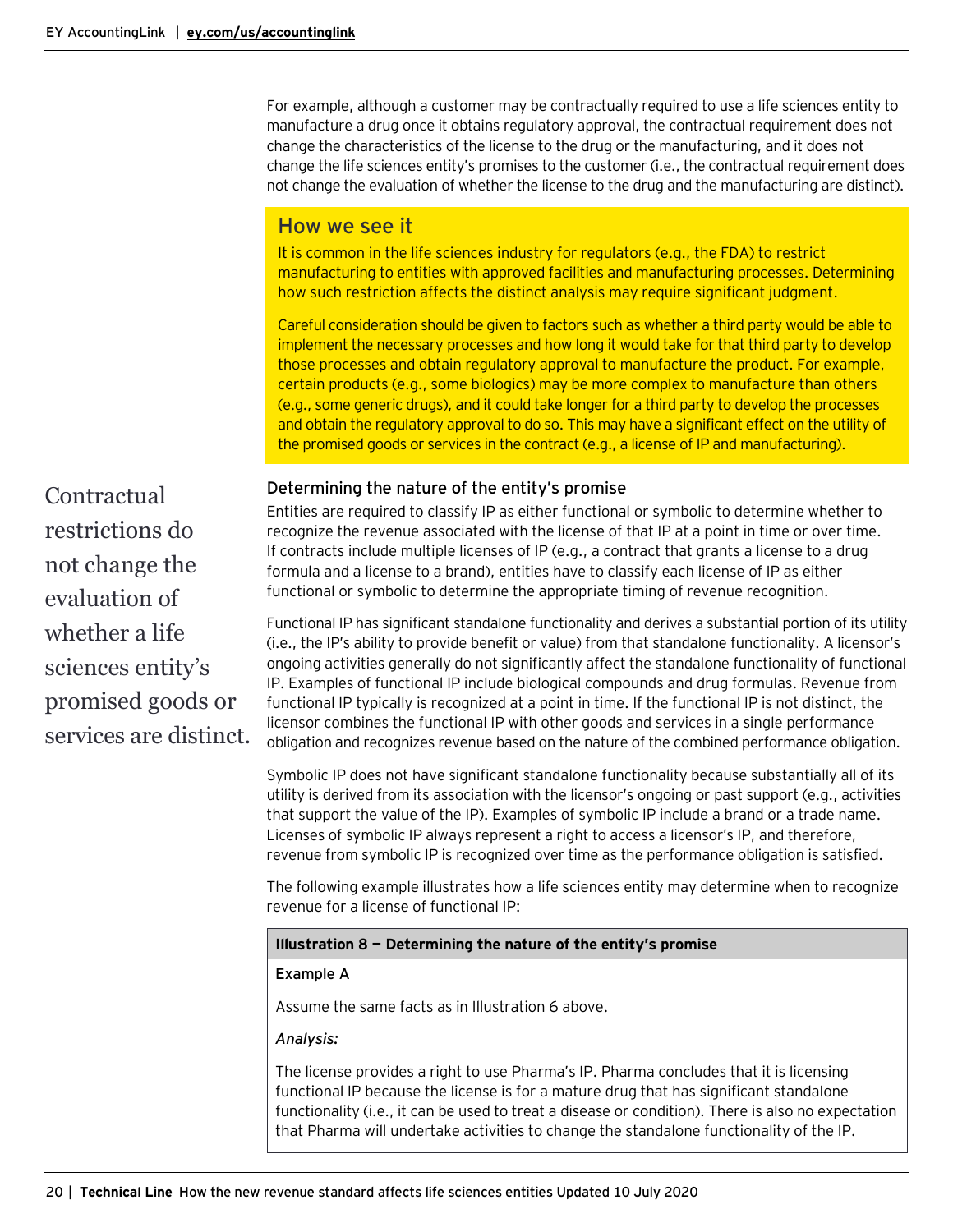If the license is the only distinct promise in the contract, revenue is recognized at the point in time that control of the license is transferred to the customer. However, in this example, the license and the manufacturing are combined into a single performance obligation, and Pharma applies the requirements in Step 5 of the standard to determine whether the combined performance obligation is satisfied at a point in time or over time. Pharma will likely determine that the combined performance obligation is satisfied over time up to the end of the fifth year when the manufacturing is complete.

#### **Example B**

Assume the same facts as in Illustration 7 above.

#### *Analysis:*

Pharma assesses the nature of its promise to grant the license and concludes that the patented drug formula is functional IP because it is a mature drug that can be used to treat a disease or condition. There is also no expectation that Pharma will undertake activities to change the standalone functionality of the IP. Pharma will likely determine that the license is a performance obligation satisfied at the point in time when control of the license is transferred to the customer.

In assessing the timing of recognition of the revenue from the license, Pharma does not consider the manufacturing because it is a separate performance obligation in the contract.

If a life sciences entity is required to bundle a license of IP with other promised goods and services in a contract into a combined performance obligation, it needs to consider the guidance on licenses of IP to determine the nature of its promise to the customer. For example, if the license in Illustration 8, Example A, above provided a right to access the life sciences entity's IP (i.e., symbolic IP), the combined performance obligation will not be fully satisfied until the end of the 10-year license period, which will likely extend the period of revenue recognition beyond the date when the manufacturing is complete.

#### License arrangements that include sales- or usage-based royalties

Life sciences entities commonly enter into arrangements that require the customer to pay a sales- or usage-based royalty in exchange for a license of IP. For example, a licensee may be required to pay royalties based on a percentage of its drug product sales.

Sales- or usage-based royalties received in exchange for licenses of IP are recognized at the later of when (1) the subsequent sale or usage occurs or (2) the performance obligation to which some or all of the sales- or usage-based royalty has been allocated is satisfied (in whole or in part). That is, an entity recognizes the royalties as revenue when (or as) the customer's subsequent sales or usage occurs, unless that recognition pattern accelerates revenue recognition ahead of the entity's satisfaction of the performance obligation to which the royalty relates.

In some life sciences contracts, a sales- or usage-based royalty may be related to both a license of IP and another good or service that may or may not be distinct. The standard requires the royalty recognition constraint to be applied to the overall royalty stream when the sole or predominant item to which the royalty relates is a license of IP (including when no single license of IP is the predominant item to which the royalty relates, but the royalty predominantly relates to two or more licenses of IP in the contract). Entities cannot analogize to it for other situations.

Life sciences entities need to apply judgment to assess whether a license of IP is the sole or predominant item to which the royalty relates in a combined performance obligation or in relation to other distinct goods or services in a contract. One way for a licensor to make this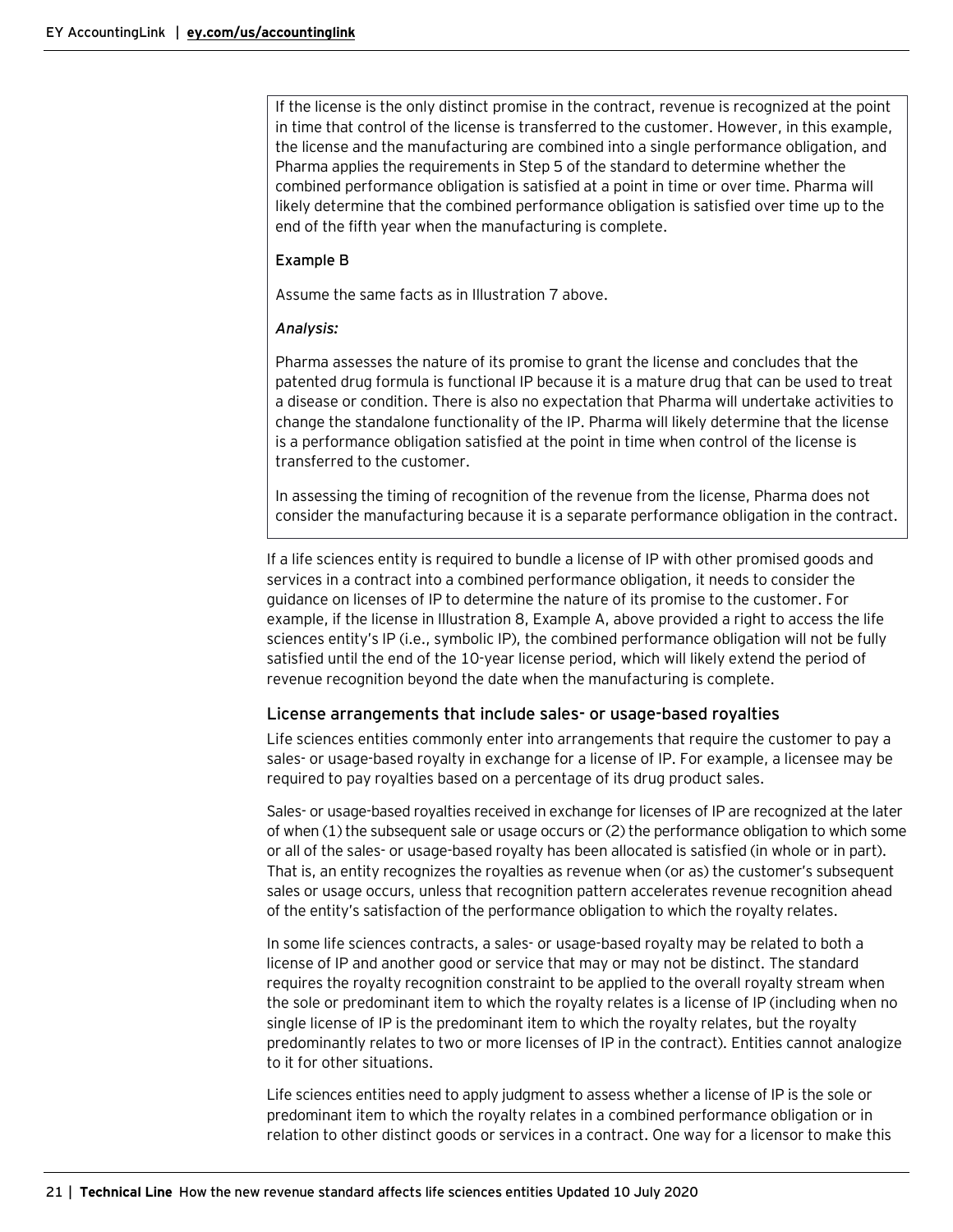determination is for it to assess whether the licensee would ascribe significantly more value to the license than to the other goods and services in the contract. For example, in a contract that provides a license of IP and R&D services that are combined into a single performance obligation, a life sciences entity would determine whether the license is the predominant item to which the royalty relates by evaluating whether the customer considers the license significantly more valuable than the R&D services. This determination may require significant judgment based on the facts and circumstances (e.g., the remaining clinical trial studies that need to be completed, the expected size of the market).

The standard requires a royalty stream to be accounted for either entirely under the royalty recognition constraint or entirely under the variable consideration constraint. That is, an entity should not split a single royalty and apply the royalty recognition constraint to a portion of it and the variable consideration constraint to the other portion.

#### *Scope of the sales- or usage-based royalty recognition constraint*

The FASB concluded in the Basis for Conclusions of ASU 2016-10 $^{23}$  that, when entities determine whether to apply the royalty recognition constraint, they should not attempt to determine whether a license of IP is in substance a sale of IP (i.e., a promise that is in the form of a license but has the characteristics of a sale). Therefore, life sciences entities should follow the legal form of a license of IP for purposes of determining whether they can apply the royalty recognition constraint.

It is also important to note that the royalty recognition constraint applies only to licenses of IP for which some or all of the consideration is in the form of a sales- or usage-based royalty. This would include certain types of variable consideration even if payments are not referred to as royalties in the contract but are based on a customer's sale or usage and predominantly relate to a license of IP. For example, we generally believe the royalty recognition constraint should be applied to fixed dollar amounts of variable consideration that are contingent on the occurrence of a future event (e.g., sales-based milestone payments), provided that the amounts are determined by the occurrence of future sales.

However, life sciences entities cannot analogize to the royalty recognition constraint for other situations, such as when consideration in a contract is in the form of a sales- or usage-based royalty but there is no license of IP (e.g., royalties paid in exchange for a sale of IP). When the royalty recognition constraint cannot be applied, a life sciences entity follows the general guidance on estimating and applying the variable consideration constraint. Life sciences entities need to apply judgment to determine whether their contracts for licenses of IP contain payments that should be accounted for using the royalty recognition constraint. See section 8.5 in our ASC 606 FRD for an illustration and further discussion.

#### *Estimating a sales- or usage-based royalty when there is a lag in reporting*

Life sciences entities have questioned whether they can recognize revenue for sales- or usage-based royalties for licenses of IP on a lag if actual sales or usage data is not available at the end of a reporting period. If the conditions in the royalty recognition constraint guidance have been met (i.e., if the sale or usage has occurred and the performance obligation to which the royalties relate has been satisfied or partially satisfied), we believe that licensors without actual sales or usage data from the licensee need to estimate the royalties earned in the current reporting period.

The SEC's former Chief Accountant noted in a speech<sup>24</sup> that because the FASB did not provide "a lagged reporting exception" in the standard, the reporting of sales- and usage-based royalties may require estimation in some circumstances. This may result in a change in practice for entities that have previously recorded revenue from royalties on a lag (i.e., in a reporting period after the underlying sales or usage occurs).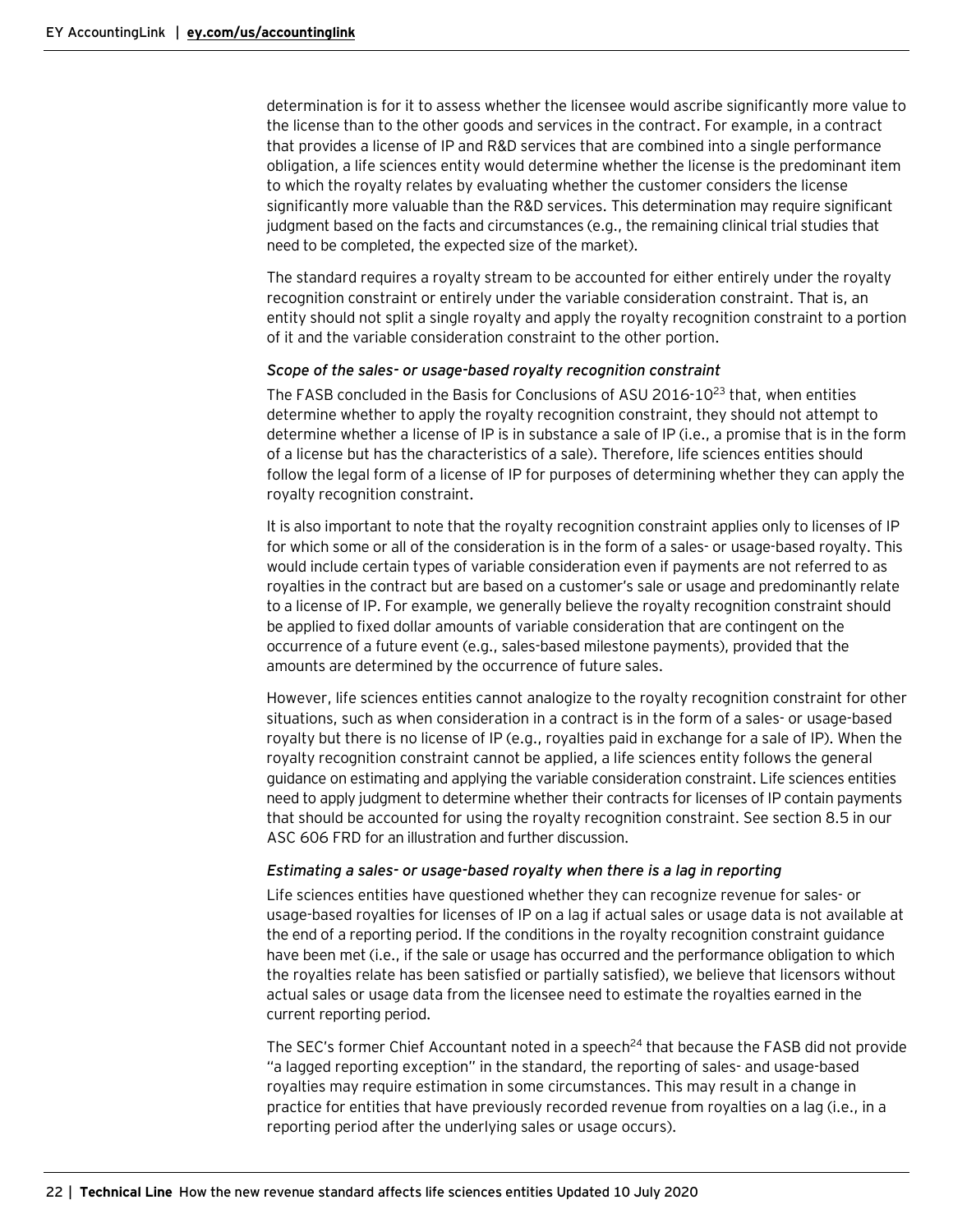# How we see it

Estimating royalties earned in the current reporting period is a significant change in practice for entities that don't have actual sales or usage data from the licensee and have reported on a lag in the past. Significant judgment is required for these estimates. Licensors without this data need to implement processes and controls to collect data and develop assumptions to make a reasonable estimate.

# Recognition of revenue from a license of IP

The standard doesn't allow entities to recognize revenue for a license of IP before they provide the IP or make it available to the customer or before the beginning of the period during which the customer is able to use and benefit from the license. Assuming that all other criteria have been met, a life sciences entity recognizes revenue from a license of functional IP at the point in time when the customer is able to use and benefit from the product or product candidate (i.e., the start of the license period).

# Restrictions on a licensee's ability to use and benefit from the license *Renewals of licenses of IP*

Life sciences entities without actual sales or usage data have to estimate the royalties they earned in a reporting period.



The FASB has added a project to the agenda of the Emerging Issues Task Force (EITF) to address diversity in practice in (1) accounting for contract modifications that extend a license term but are not solely a renewal of the terms and conditions of the original license and (2) accounting for the revocation of licensing rights. Stakeholders had said that the guidance isn't clear about whether revenue resulting from a modification that is not solely a renewal of the terms and conditions of the original license (e.g., the modification also adds other goods or services or changes the pricing) should be recognized at the date of the modification or at the start of the renewal period.

Readers should monitor developments because any new guidance on this topic could affect accounting for these arrangements. Refer to our To the Point, *[The EITF will address](https://www.ey.com/Publication/vwLUAssetsAL/TothePoint_06292-191US_EITFRevRec_23May2019/$FILE/TothePoint_06292-191US_EITFRevRec_23May2019.pdf)  [revenue recognition related to contract modifications for licenses of IP](https://www.ey.com/Publication/vwLUAssetsAL/TothePoint_06292-191US_EITFRevRec_23May2019/$FILE/TothePoint_06292-191US_EITFRevRec_23May2019.pdf)*, for further details.

The standard requires an entity to wait until the beginning of a renewal period to recognize revenue from a renewal of a license of IP. This requirement may change practice for some life sciences entities. For example, assume the same facts as in Illustration 8, Example A, above except that during Year 8 of the 10-year license period Pharma agrees to renew the license for an additional three years (i.e., through Year 13). Assuming the price of the renewal reflects the license's standalone selling price, the renewal is considered a separate license from the initial 10-year license, and Pharma does not recognize revenue for the renewal performance obligation before the beginning of Year 11 (i.e., the date the renewal period begins). Case B in Example  $59^{25}$  in the standard illustrates the revenue recognition for a license renewal.

# *Distinct rights added through a modification (updated September 2019)*

Life sciences entities frequently modify the terms of arrangements to provide customers with additional rights. The terms of each license of IP are defined by the contract, which establishes the customer's rights (e.g., period of time, area of use). We believe that when a contract that only includes a license of IP is modified, the additional and/or modified license of IP is distinct from the original license because the new and/or modified rights will always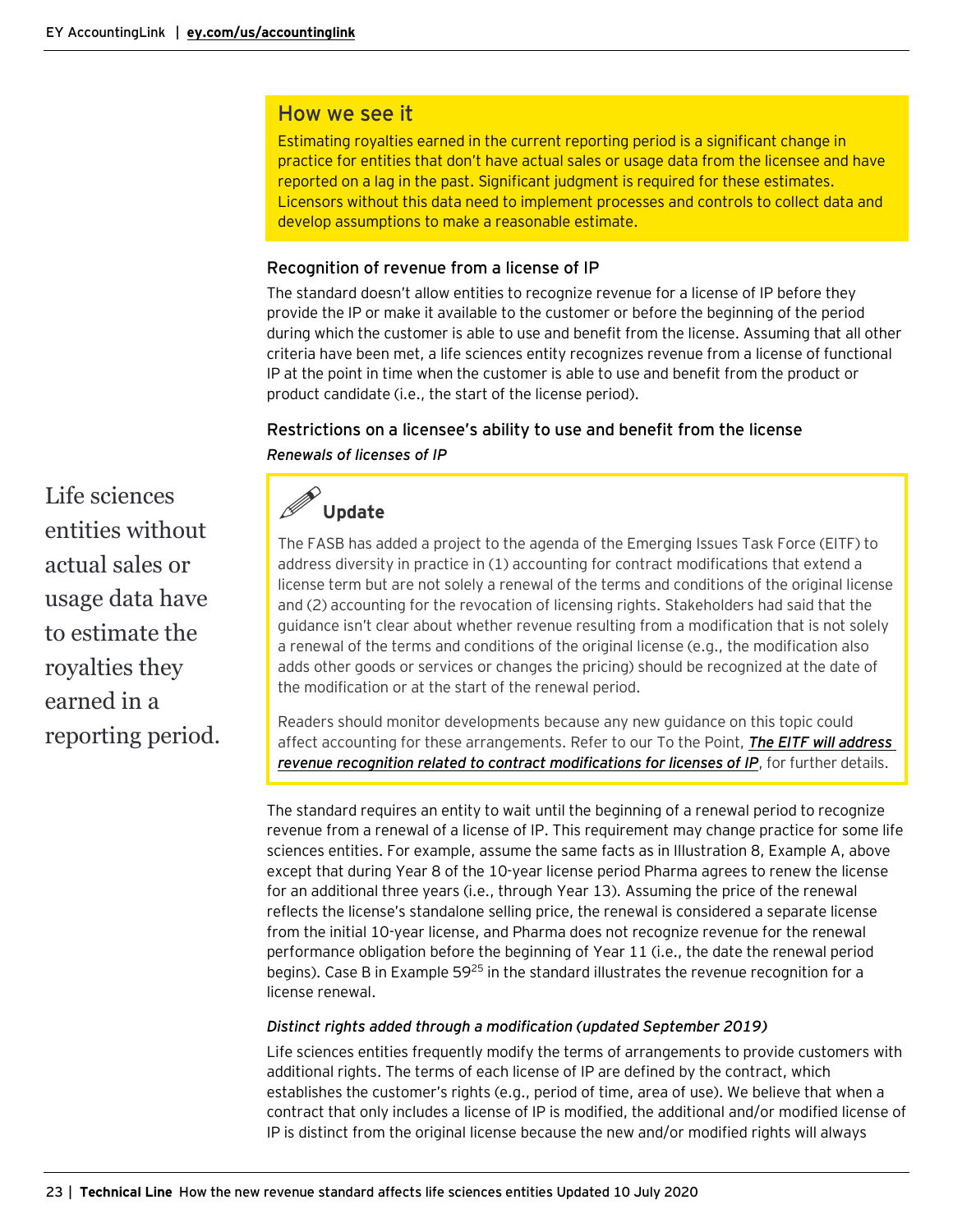differ from those conveyed by the original license. The standard's contract modification guidance requires a modification in which the additional promised goods or services are distinct to be accounted for on a prospective basis, as follows:

- The modification is accounted for as a separate contract if the additional consideration from the modification reflects the new license's standalone selling price in accordance with ASC 606-10-25-12(b). The accounting for the original contract is not affected by the modification, and the revenue recognized to date on the original contract is not adjusted. Life sciences entities need to evaluate when the customer can use and benefit from the license conveyed in the new contract to determine the appropriate timing for revenue recognition associated with the modified contract.
- The modification is accounted for as a termination of the original contract and the creation of a new contract in accordance with ASC 606-10-25-13(a) if the additional consideration does not reflect the standalone selling price of the new license. Any revenue recognized to date under the original contract is not adjusted. At the modification date, the remaining unrecognized transaction price from the original contract (if any) plus the additional transaction price from the new contract is allocated to the remaining performance obligation(s) in the new contract. Any revenue allocated to a performance obligation created at the modification date for the renewal or extension of a license should not be recognized until the beginning of the renewal or extension period.

For a modification accounted for as a termination of the original contract and creation of a new contract, any revenue recognized to date under the original contract is not adjusted. At the modification date, the remaining unrecognized transaction price from the original contract (if any) plus the additional transaction price from the new contract is allocated to the remaining performance obligation(s) in the new contract. As discussed above, a life sciences entity cannot recognize revenue for the transaction price allocated to the new license until the customer has the right to use and benefit from it.

# <span id="page-23-0"></span>Government vaccine stockpile programs

Life sciences entities may participate in government vaccine stockpile programs under which they produce vaccines and bill the government but hold the goods until requested. The SEC has issued guidance for certain types of vaccine stockpile programs, $26$  and entities participating in these programs should recognize revenue and provide the disclosures required by the revenue standard when vaccines subject to the guidance are placed into federal government stockpile programs.

# <span id="page-23-1"></span>Presentation and disclosure

# Presentation

When either party to a contract has performed, an entity presents the contract in the statement of financial position as a contract asset or a contract liability, depending on the relationship between the entity's performance and the customer's payment. Members of the TRG generally agreed $^{27}$  that contract assets and liabilities should be determined at the contract level and not at the performance obligation level. That is, an entity does not separately recognize an asset or liability for each performance obligation within a contract but aggregates them into a single contract asset or liability.

Under the standard, entities do not have to use the terms "contract asset" or "contract liability," but they have to disclose sufficient information to allow users of the financial statements to clearly distinguish between unconditional rights to consideration (e.g., receivables) and conditional rights to receive consideration (e.g., contract assets, unbilled receivables).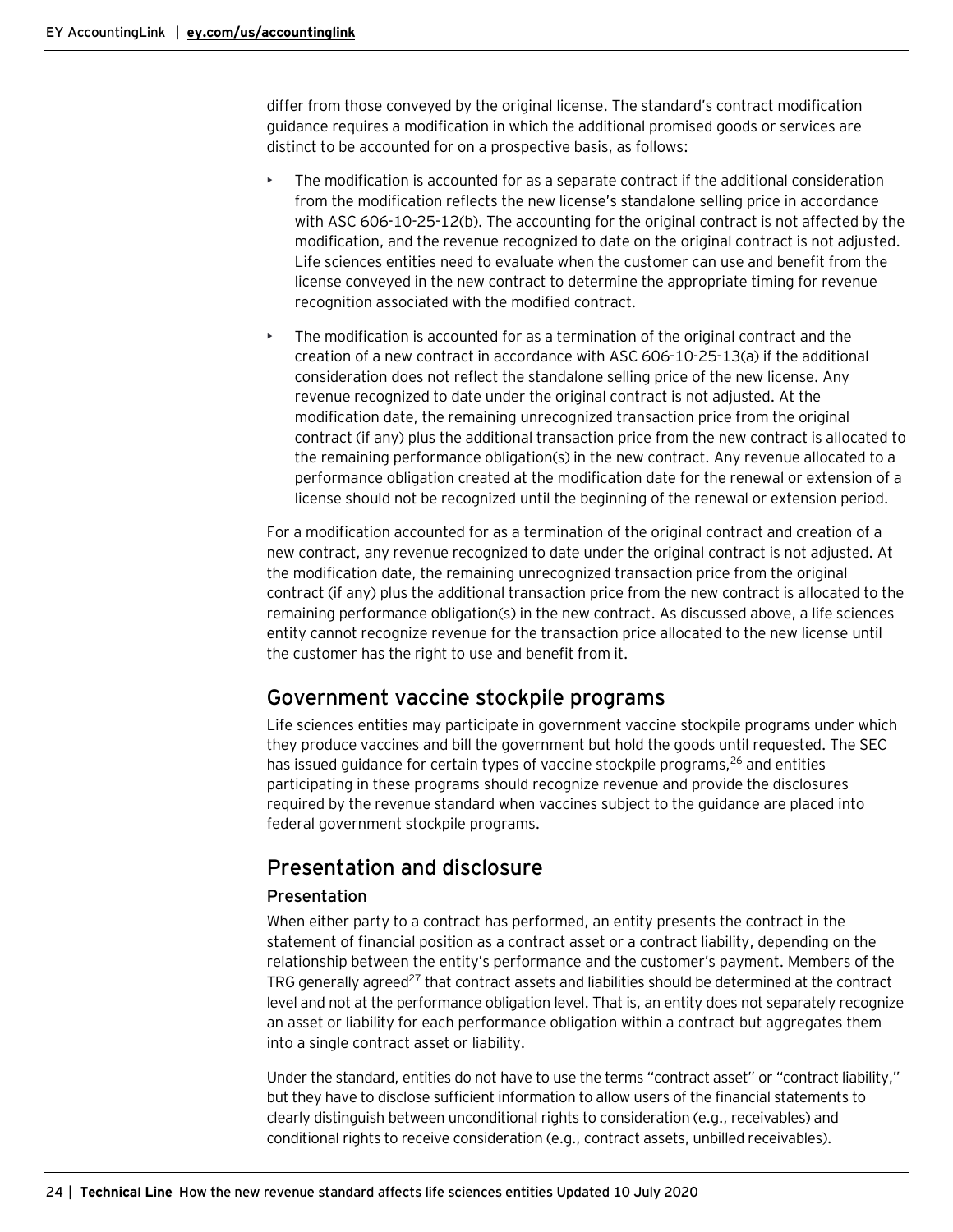When a life sciences entity expects to refund some or all of the consideration received (or receivable) from a customer, it records a refund liability. We believe that a refund liability does not typically meet the definition of a contract liability because a refund liability generally does not represent an obligation to transfer goods or services in the future. However, as discussed in the Basis for Conclusions of ASU 2016-20,<sup>28</sup> an entity should determine whether a refund liability should be characterized as a contract liability based on the specific facts or circumstances of the arrangement. When a life sciences entity concludes that a refund liability is not a contract liability, it should present the refund liability separately from any contract liability (or asset), and the refund liability is not subject to the disclosure requirements for contract assets and liabilities included in ASC 606-10-50-8 and 50-10. See section 10.1 in our ASC 606 FRD for further discussion.

#### **Disclosure**

For public entities (as defined in the standard), disclosures include qualitative and quantitative information about contracts with customers, significant judgments made to apply the standard and costs to obtain or fulfill a contract. Nonpublic entities can choose to provide the same or reduced disclosures. Refer to our ASC 606 FRD for a complete listing of required disclosures for public and nonpublic entities.

Required qualitative and quantitative disclosures about contracts with customers include information about performance obligations, contract assets and contract liabilities.

The standard also requires disclosure of significant accounting estimates and judgments made in determining the transaction price and amounts allocated to performance obligations. For life sciences entities, this may include information about estimating the standalone selling price of promised goods or services, estimating variable consideration and allocating variable consideration to a specific part of a contract. These disclosures exceed the requirements for significant accounting estimates under legacy GAAP.

The standard also expands disclosure requirements for interim financial statements. Some of the disclosure requirements that may affect life sciences entities are discussed below.

#### *Disclosure of disaggregated revenue*

The requirement to disclose disaggregated revenue information is intended to illustrate how the nature, amount, timing and uncertainty of revenue and cash flows are affected by economic factors. When determining how to disaggregate revenue, a life sciences entity should consider how information is presented for other purposes, including information presented outside the financial statements (e.g., investor presentations), information reviewed by the chief operating decision-maker to evaluate operating segments and information used to evaluate the life sciences entity's financial performance. Categories may include type of services, type of customer, type of contract and geographical location.

The standard states that an entity does not have to duplicate disclosures required by another standard. For example, a life sciences entity that provides disaggregated revenue disclosures as part of its segment disclosures does not have to separately provide disaggregated revenue disclosures if the segment-related disclosures are sufficient to illustrate how the nature, amount, timing and uncertainty of revenue and cash flows from contracts with customers are affected by economic factors. However, the FASB stated in the Basis for Conclusions of ASU 2014-09<sup>29</sup> that segment revenue disclosures may not always provide users of financial statements with enough information to help them understand the composition of revenue recognized in the period.

Under the guidance, a life sciences entity is required to explain the relationship between the disclosures of disaggregated revenue and revenue information that is disclosed for each reportable segment. Users of the financial statements said this information is critical to their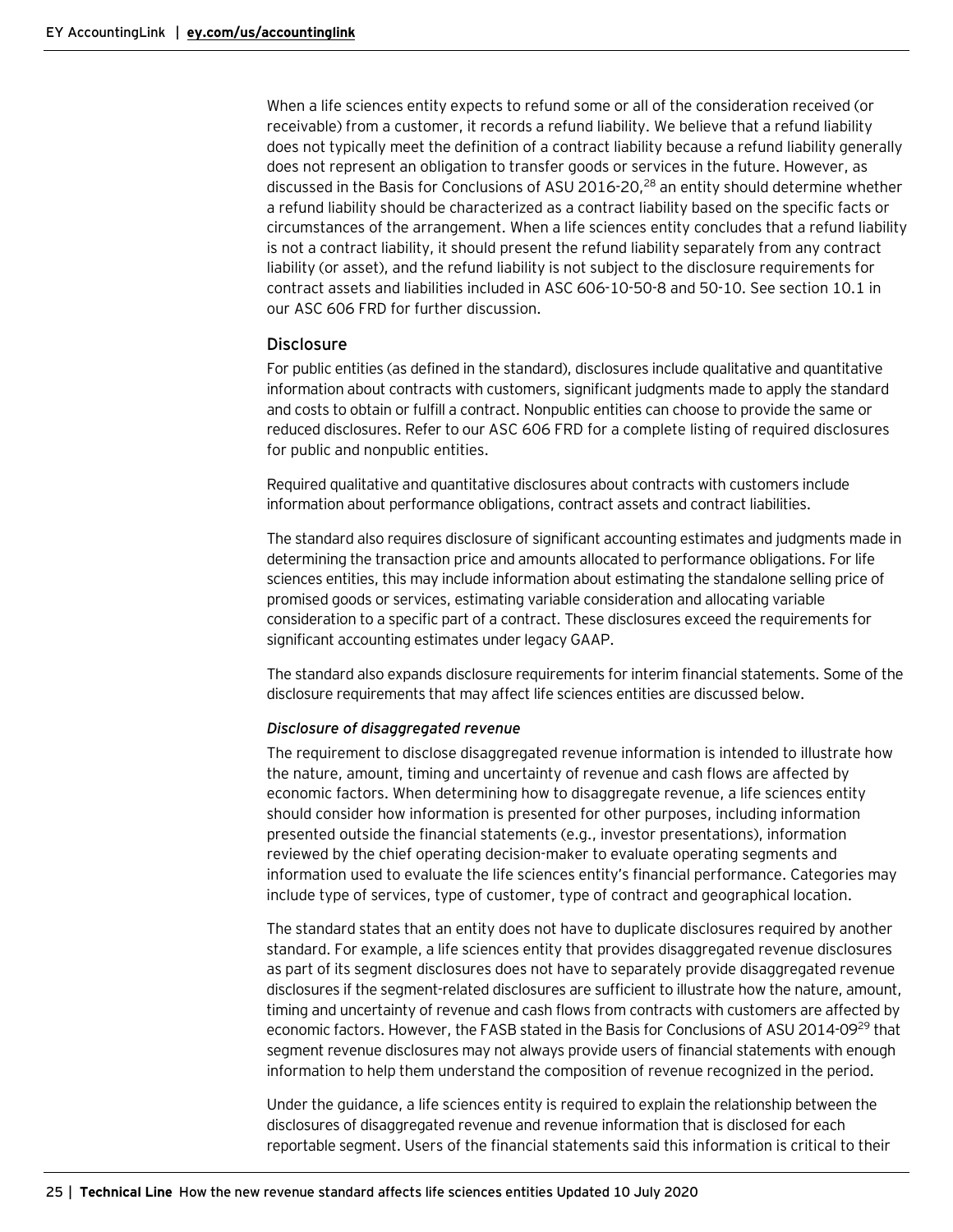ability to understand not only the composition of revenue but also how revenue relates to other information provided in the segment disclosures. Life sciences entities can provide this information in a tabular or a narrative form.

#### *Disclosure of revenue related to satisfied performance obligations*

The standard requires entities to disclose the amount of revenue recognized in the period that relates to amounts allocated to performance obligations that were satisfied (or partially satisfied) in previous periods (e.g., due to a change in transaction price or in estimates related to the variable consideration constraint).

#### *Disclosure of remaining performance obligations*

A public entity is required to disclose information about remaining performance obligations, including the amount of the transaction price allocated to performance obligations that are unsatisfied (or partially unsatisfied) as of the end of the reporting period and when it expects to recognize the amount(s) in its interim and annual financial statements. The FASB provided optional exemptions that allow an entity not to make quantitative disclosures about remaining performance obligations in certain situations, including when contracts have an original expected duration of less than one year and when an estimate of the transaction price is made solely for disclosure purposes.

These situations also include (1) when an entity applies the right to invoice practical expedient in ASC 606-10-55-18, (2) when variable consideration in the contract is due to a sales- or usage-based royalty promised in exchange for a license of IP accounted for under ASC 606- 10-55-65 through 65B and (3) when variable consideration is allocated entirely to a wholly unsatisfied performance obligation or to a wholly unsatisfied promise to transfer a distinct good or service that forms part of a single performance obligation (i.e., a series of distinct goods or services) when certain criteria are met.

These optional exemptions only apply to the portion of the transaction price that is variable consideration and meets the conditions of the exemptions. If a contract includes both fixed consideration and variable consideration and the variable consideration meets one of the conditions for applying the exemptions, an entity will still be required to disclose the remaining fixed consideration. For example, a guaranteed minimum amount of consideration included in a sales- or usage-based royalty is fixed consideration, and the remaining amount to be recognized under the minimum should be disclosed.

Entities that elect to use any of the standard's optional exemptions that allow them not to disclose the aggregate transaction price allocated to the remaining performance obligations must disclose which optional exemption(s) they are applying, the nature of the performance obligations, the remaining duration of the contract and a description of the variable consideration that has been excluded from the disclosure (e.g., the nature of the variability and how that variability will be resolved).

# How we see it

Disclosing the revenue recognized from performance obligations satisfied in previous periods is likely to be a change in practice for life sciences entities. This type of revenue includes sales- or usage-based royalties a life sciences entity receives in a reporting period after it delivers functional IP. Life sciences entities need to make sure they have appropriate systems, policies and procedures, and internal controls in place to collect and disclose the required information.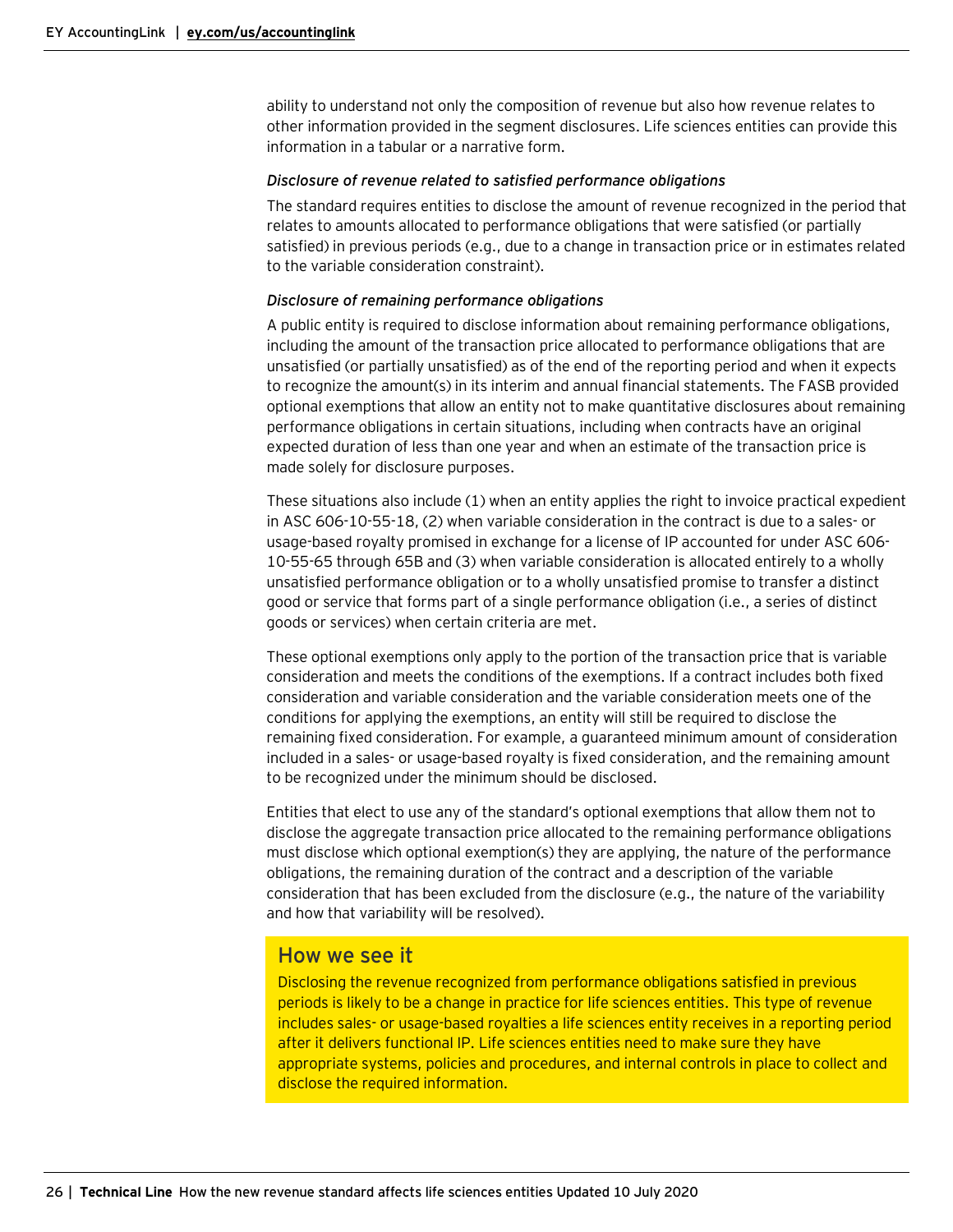#### **Endnotes:**

- <sup>1</sup> ASC 606, *Revenue from Contracts with Customers*, as amended, was created by ASU 2014-09, *Revenue from Contracts with Customers*, and various amendments.
- 2 ASU 2020-05, *Revenue from Contracts with Customers (Topic 606) and Leases (Topic 842): Effective Dates for Certain Entities*.
- <sup>3</sup> ASU 2016-13, *Financial Instruments — Credit Losses (Topic 326): Measurement of Credit Losses on Financial Instruments*.
- <sup>4</sup> ASC 808, *Collaborative Arrangements*.

 $\overline{\phantom{a}}$  , where  $\overline{\phantom{a}}$  , where  $\overline{\phantom{a}}$  , where  $\overline{\phantom{a}}$ 

- <sup>5</sup> ASU 2018-18, *Collaborative Arrangements (Topic 808): Clarifying the Interaction between Topic 808 and Topic 606*. For public business entities, the amendments are effective for fiscal years beginning after 15 December 2019 and interim periods in those fiscal years. For all other entities, the amendments are effective for fiscal years beginning after 15 December 2020 and interim periods in fiscal years beginning after 15 December 2021. Early adoption is permitted, including in any interim period, provided an entity has already adopted ASC 606 or does so concurrently with the adoption of this guidance.
- <sup>6</sup> Paragraph BC31 of ASU 2018-18.
- <sup>7</sup> ASC 842, *Leases*. The standard is effective for public business entities and certain not-for-profit entities and employee benefit plans for annual periods beginning after 15 December 2018 and interim periods within those years. For all other entities, the FASB has proposed delaying the effective date for annual periods beginning after 15 December 2020 and interim periods the following year. Early adoption is permitted for all entities. Entities affected by this proposal should monitor standard setting in this area.
- <sup>8</sup> ASC 840, *Leases*.
- <sup>9</sup> If the entity has not adopted ASC 842 and the arrangement contains a lease under ASC 840, a lessor identifies and separates its lease and non-lease elements (i.e., sale of consumables) and allocates the consideration in the contract to the lease and non-lease elements based on relative standalone selling price. The lessor recognizes the amount(s) allocated to the lease element(s) under ASC 840 and the amount(s) allocated to the non-lease element(s) under ASC 606. Upon each subsequent sale of consumables, lessors allocate consideration to the lease and non-lease elements based on the relative standalone selling price determined at lease inception (or upon reassessment of the arrangement) and apply the recognition principles of each respective standard (i.e., ASC 840 to the lease element(s) and ASC 606 to the non-lease element(s)).
- <sup>10</sup> Lessors are required to apply the guidance in ASC 606-10-32-28 through 32-41 to allocate the consideration in the contract to lease and separate non-lease components; however, under ASC 842, lessors may elect, by class of underlying asset, a practical expedient to not separate the lease and non-lease components if certain criteria are met, including whether the lease component and the associated non-lease component have the same timing and pattern of transfer and the lease component, if accounted for separately, would be classified as an operating lease. As a result, a non-lease component related to the sale of consumable products is not eligible to be combined with the associated lease component (even if the lease component otherwise would be classified as an operating lease) because the lease component and non-lease component (i.e., sale of consumables) do not have the same timing and pattern of transfer.
- <sup>11</sup> 9 November 2015 TRG meeting; agenda paper no. 48.
- <sup>12</sup> Paragraph BC89 of ASU 2014-09.
- <sup>13</sup> ASC 606-10-55-150G through 55-150K.
- <sup>14</sup> ASC 606-10-55-216 through 55-220.
- <sup>15</sup> Paragraph BC200 of ASU 2014-09.
- <sup>16</sup> Paragraph BC201 of ASU 2014-09.
- <sup>17</sup> The SEC staff issued SAB 116 to align its revenue guidance with ASC 606. SAB 116 states that, once entities adopt ASC 606, they should no longer apply SAB Topic 13 or SAB Topic 8.
- <sup>18</sup> ASC 606-10-55-202 through 55-207.
- <sup>19</sup> The FASB clarified the guidance on contributions made and contributions received in ASU 2018-08, *Not-For-Profit Entities (Topic 958): Clarifying the Scope and the Accounting Guidance for Contributions Received and Contributions Made*. The amendments help entities evaluate whether transactions should be accounted for as contributions (nonreciprocal transactions) within the scope of ASC 958 or as exchange (reciprocal) transactions subject to other guidance, such as ASC 606. Specifically, the amendments clarified that a payment made without commensurate value would represent a contribution, and the accounting should be evaluated under ASC 958. The ASU also clarified that when the public receives the primary benefit resulting from a transfer of assets, that benefit is not considered commensurate value to the resource provider. The amendments are effective for public business entities in fiscal years beginning after 15 December 2019, and interim periods therein, and for all other entities in fiscal years beginning after 15 December 2020, and interim periods beginning the following fiscal year. Early adoption is permitted for entities that have adopted ASC 606.
- <sup>20</sup> ASC 606-10-55-368 through 55-370.
- <sup>21</sup> Paragraph BC47 of ASU 2016-10, *Revenue from Contracts with Customers (Topic 606): Identifying Performance Obligations and Licensing*.
- <sup>22</sup> ASC 606-10-55-150E through 55-150F.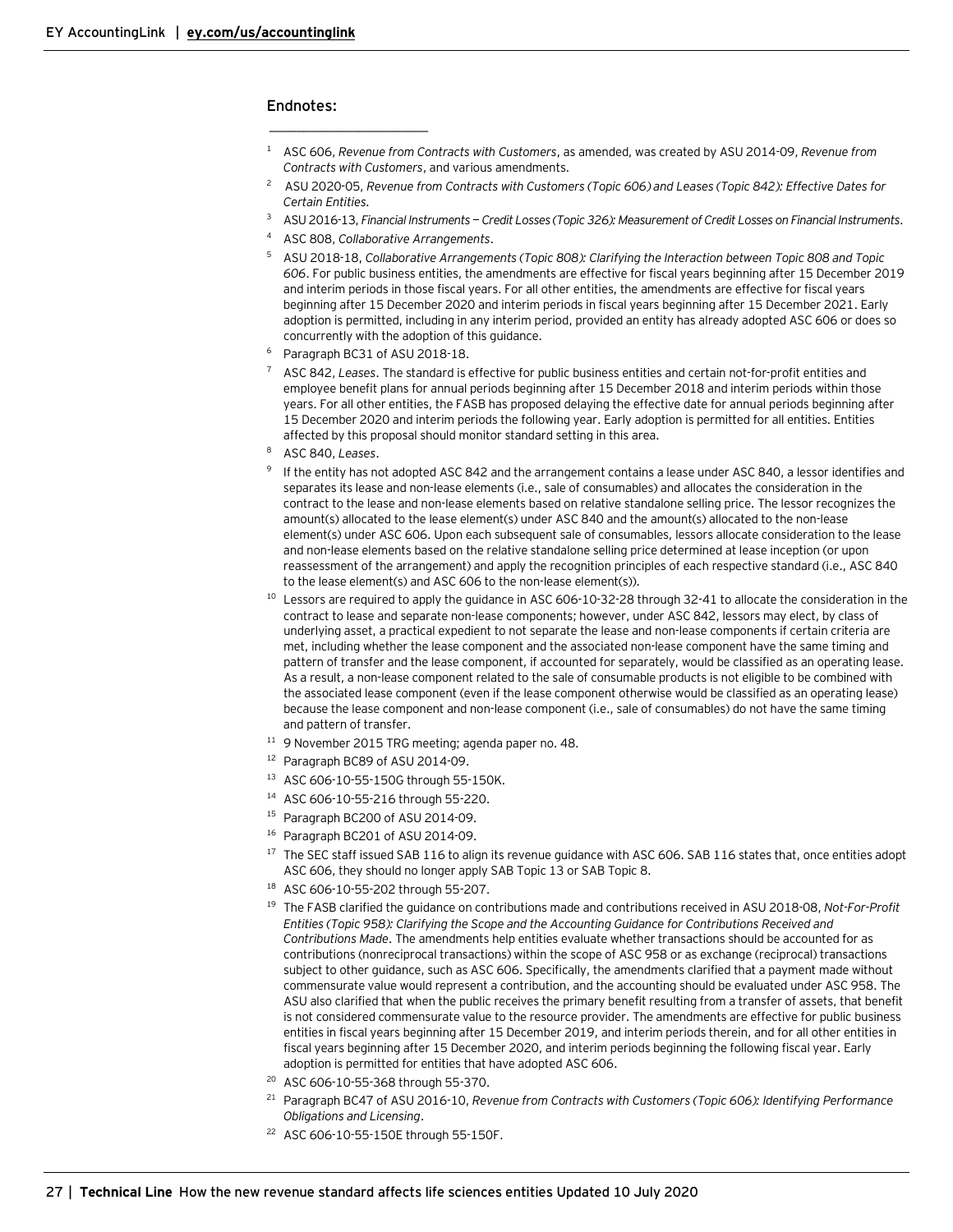- <sup>23</sup> Paragraph BC78 of ASU 2016-10.
- <sup>24</sup> Speech by Wesley R. Bricker, 9 June 2016. Refer to SEC website at https://www.sec.gov/news/speech/brickerremarks-35th-financial-reporting-institute-conference.html.
- <sup>25</sup> ASC 606-10-55-392A through 55-392C.
- <sup>26</sup> The SEC issued Interpretive Release, *Commission Guidance Regarding Accounting for Sales of Vaccines and Bioterror Countermeasures to the Federal Government for Placement into the Pediatric Vaccine Stockpile or the Strategic National Stockpile*, in response to public policy concerns; therefore, this guidance should not be used by analogy for other bill-and-hold arrangements. The release, issued on 5 December 2005, says the exception is limited to a specific list of "enumerated vaccines" related to federal governmental stockpile programs. In September 2017, the SEC issued a release to update the guidance in the previous release (SEC Release Nos. 33-8642, 34- 52885 and IC-27178). The updated guidance applies to the same vaccines as the previous guidance.
- <sup>27</sup> 31 October 2014 TRG meeting; agenda paper no. 7.
- <sup>28</sup> Paragraph BC37 of ASU 2016-20, *Technical Corrections and Improvements to Topic 606, Revenue from Contracts with Customers*.
- <sup>29</sup> Paragraph BC340 of ASU 2014-09.

| EY   Assurance   Tax   Strategy and Transactions   Consulting<br>© 2020 Ernst & Young LLP.<br>All Rights Reserved. | About EY<br>EY is a global leader in assurance, tax, transaction and advisory services. The insights and quality services we deliver help build trust and confidence in the capital markets and in<br>economies the world over. We develop outstanding leaders who team to deliver on our promises to all of our stakeholders. In so doing, we play a critical role in building a better<br>working world for our people, for our clients and for our communities.                                                              |
|--------------------------------------------------------------------------------------------------------------------|---------------------------------------------------------------------------------------------------------------------------------------------------------------------------------------------------------------------------------------------------------------------------------------------------------------------------------------------------------------------------------------------------------------------------------------------------------------------------------------------------------------------------------|
| SCORE No. 04552-171US<br>(Updated 10 July 2020)                                                                    | EY refers to the global organization, and may refer to one or more, of the member firms of Ernst & Young Global Limited, each of which is a separate legal entity. Ernst & Young<br>Global Limited, a UK company limited by quarantee, does not provide services to clients. Information about how EY collects and uses personal data and a description of the rights<br>individuals have under data protection legislation are available via ey.com/privacy. For more information about our organization, please visit ey.com. |
| ED None                                                                                                            | Ernst & Young LLP is a client-serving member firm of Ernst & Young Global Limited operating in the US.                                                                                                                                                                                                                                                                                                                                                                                                                          |
| ey.com/en_us/assurance/accountinglink                                                                              | This material has been prepared for general informational purposes only and is not intended to be relied upon as accounting, tax or other professional advice. Please refer to your advisors for specific advice.                                                                                                                                                                                                                                                                                                               |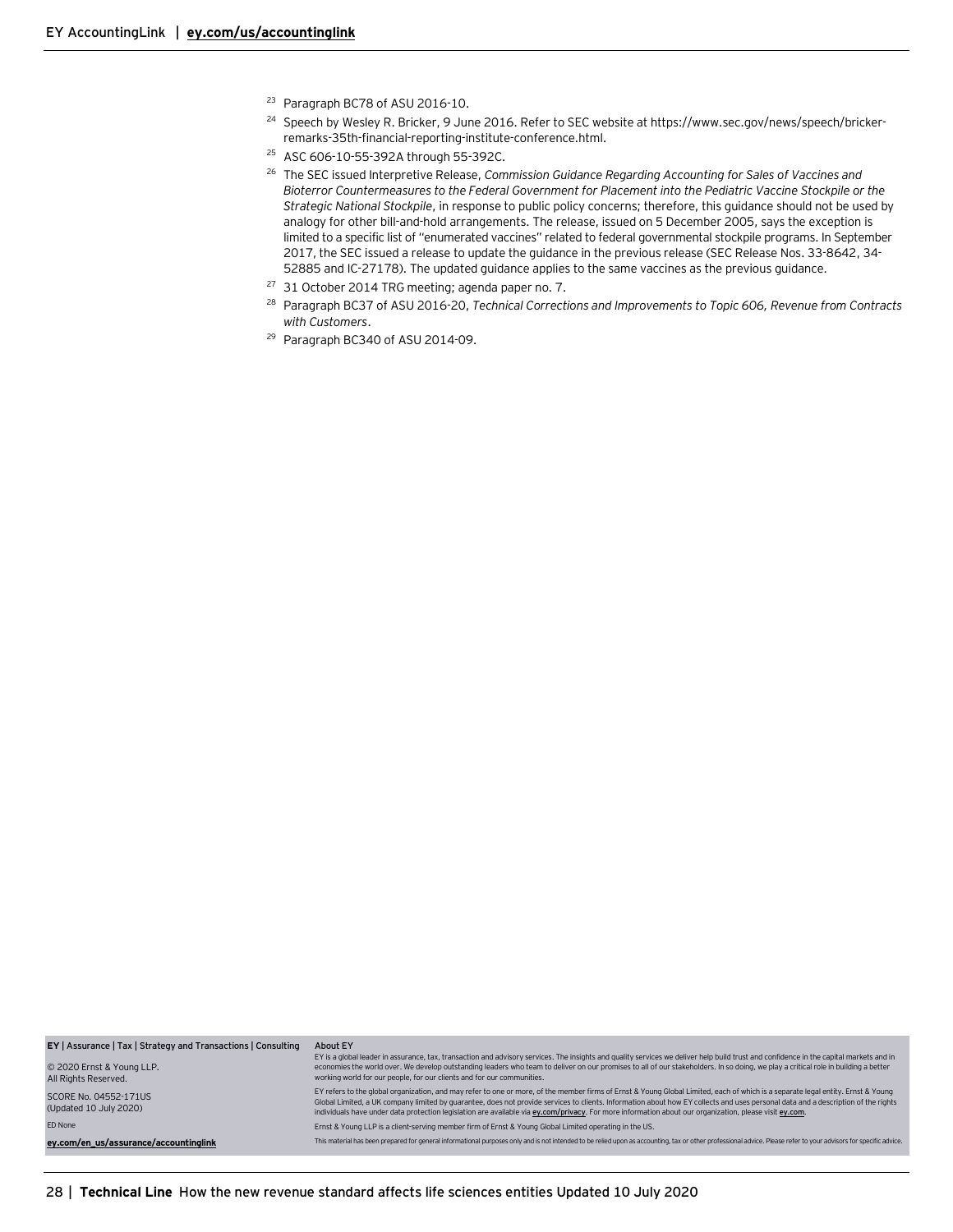# <span id="page-28-0"></span>Appendix: The five-step revenue model and contract costs

The standard's core principle is that an entity recognizes revenue at an amount that reflects the consideration to which the entity expects to be entitled in exchange for transferring goods or services to a customer. That principle is applied using five steps that require entities to exercise judgment when considering the terms of their contract(s) and all relevant facts and circumstances. Entities have to apply the requirements of the standard consistently to contracts with similar characteristics and in similar circumstances. This table summarizes the new revenue model and the guidance for contract costs.

# **Step 1: Identify the contract(s) with the customer**

# *Definition of a contract*

An entity must first identify the contract, or contracts, to provide goods and services to customers. A contract must create enforceable rights and obligations to fall within the scope of the model in the standard. Such contracts may be written, oral or implied by an entity's customary business practices but must meet the following criteria:

- The parties to the contract have approved the contract (in writing, orally or based on their customary business practices) and are committed to perform their respective obligations
- The entity can identify each party's rights regarding the goods or services to be transferred
- The entity can identify the payment terms for the goods or services to be transferred
- The contract has commercial substance (i.e., the risk, timing or amount of the entity's future cash flows is expected to change because of the contract)
- It is probable that the entity will collect substantially all the consideration to which it will be entitled in exchange for the goods or services that will be transferred to the customer

If these criteria are not met, an entity would not account for the arrangement using the model in the standard and would recognize any nonrefundable consideration received as revenue only when certain events have occurred.

# *Contract combination*

The standard requires entities to combine contracts entered into at or near the same time with the same customer (or related parties of the customer) if they meet any of the following criteria:

- The contracts are negotiated as a package with a single commercial objective
- The amount of consideration to be paid in one contract depends on the price or performance of another contract
- The goods or services promised in the contracts (or some goods or services promised in each of the contracts) are a single performance obligation

# *Contract modifications*

A contract modification is a change in the scope and/or price of a contract. A contract modification is accounted for as a new contract separate from the original contract if the modification adds distinct goods or services at a price that reflects the standalone selling prices of those goods or services. Contract modifications that are not accounted for as separate contracts are considered changes to the original contract and are accounted for as follows:

- If the goods and services to be transferred after the contract modification are distinct from the goods or services transferred on or before the contract modification, the entity should account for the modification as if it were the termination of the old contract and the creation of a new contract
- If the goods and services to be transferred after the contract modification are not distinct from the goods and services already provided and, therefore, form part of a single performance obligation that is partially satisfied at the date of modification, the entity should account for the contract modification as if it were part of the original contract
- A combination of the two approaches above: a modification of the existing contract for the partially satisfied performance obligations and the creation of a new contract for the distinct goods and services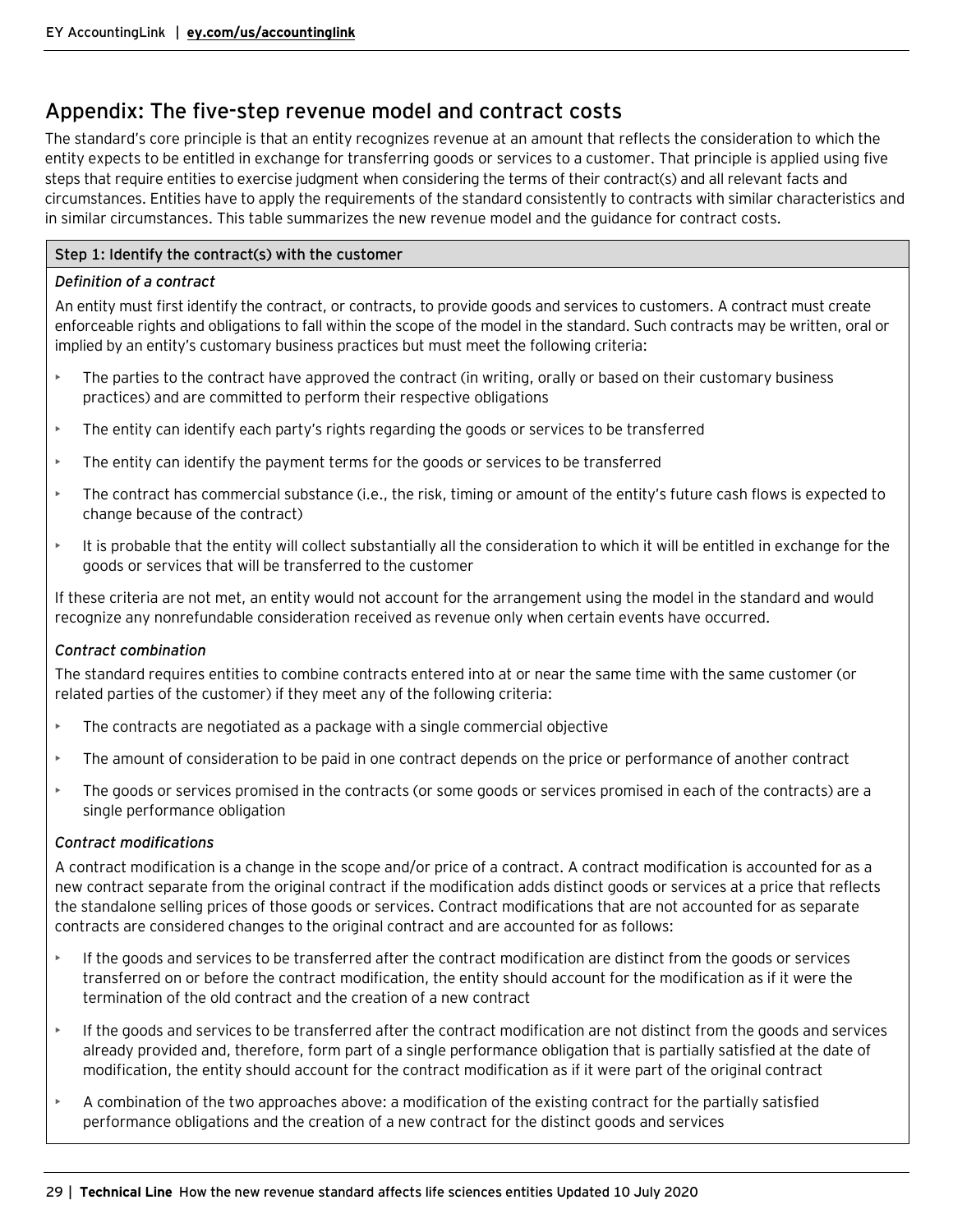### **Step 2: Identify the performance obligation(s) in the contract**

An entity must identify the promised goods and services within the contract and determine which of those goods and services (or bundles of goods and services) are separate performance obligations (i.e., the unit of accounting for purposes of applying the standard). An entity is not required to assess whether promised goods or services are performance obligations if they are immaterial in the context of the contract.

A promised good or service represents a performance obligation if (1) the good or service is distinct (by itself or as part of a bundle of goods or services) or (2) the good or service is part of a series of distinct goods or services that are substantially the same and have the same pattern of transfer to the customer.

A good or service (or bundle of goods or services) is distinct if both of the following criteria are met:

- The customer can benefit from the good or service either on its own or together with other resources that are readily available to the customer (i.e., the good or service is capable of being distinct)
- The entity's promise to transfer the good or service to the customer is separately identifiable from other promises in the contract (i.e., the promise to transfer the good or service is distinct within the context of the contract)

In assessing whether an entity's promise to transfer a good or service is separately identifiable from other promises in the contract, entities need to consider whether the nature of the promise is to transfer each of those goods or services individually or to transfer a combined item or items to which the promised goods or services are inputs. Factors that indicate two or more promises to transfer goods or services are not separately identifiable include, but are not limited to, the following:

- The entity provides a significant service of integrating the goods or services with other goods or services promised in the contract into a bundle of goods or services that represent the combined output or outputs for which the customer has contracted
- One or more of the goods or services significantly modify or customize, or are significantly modified or customized by, one or more of the other goods or services promised in the contract
- The goods or services are highly interdependent or highly interrelated. In other words, each of the goods or services is significantly affected by one or more of the other goods or services in the contract

• If a promised good or service is not distinct, an entity is required to combine that good or service with other promised goods or services until it identifies a bundle of goods or services that is distinct.

# *Series guidance*

Goods or services that are part of a series of distinct goods or services that are substantially the same and have the same pattern of transfer to the customer must be combined into one performance obligation. To meet the same pattern of transfer criterion, each distinct good or service in the series must represent a performance obligation that would be satisfied over time and would have the same measure of progress toward satisfaction of the performance obligation (both discussed in Step 5), if accounted for separately.

# *Customer options for additional goods or services*

A customer's option to acquire additional goods or services (e.g., an option for free or discounted goods or services) is accounted for as a separate performance obligation if it provides a material right to the customer that the customer would not receive without entering into the contract (e.g., a discount that exceeds the range of discounts typically given for those goods or services to that class of customer in that geographical area or market).

#### *Principal versus agent considerations*

When more than one party is involved in providing goods or services to a customer, an entity must determine whether it is a principal or an agent in these transactions by evaluating the nature of its promise to the customer. An entity is a principal and therefore records revenue on a gross basis if it controls the specified good or service before transferring that good or service to the customer. An entity is an agent and records as revenue the net amount it retains for its agency services if its role is to arrange for another entity to provide the specified goods or services. Because it is not always clear whether an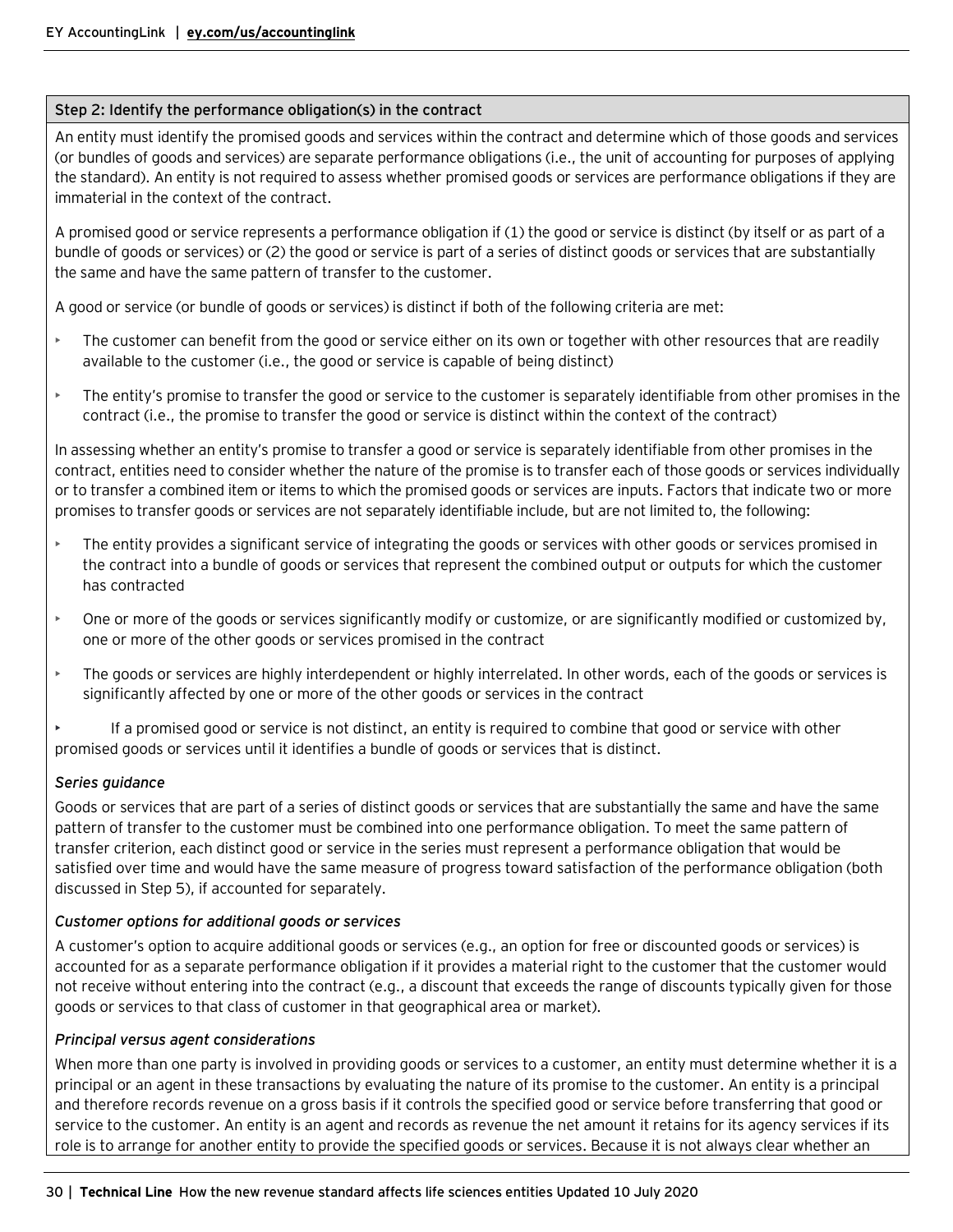entity controls a specified good or service in some contracts (e.g., those involving intangible goods and/or services), the standard also provides indicators of when an entity may control the specified good or service as follows:

- The entity is primarily responsible for fulfilling the promise to provide the specified good or service
- The entity has inventory risk before the specified good or service has been transferred to a customer or after transfer of control to the customer (e.g., if the customer has a right of return)
- The entity has discretion in establishing the price for the specified good or service

#### **Step 3: Determine the transaction price**

The transaction price is the amount of consideration to which an entity expects to be entitled in exchange for transferring promised goods or services to a customer. When determining the transaction price, entities need to consider the effects of all the following:

#### *Variable consideration*

An entity needs to estimate any variable consideration (e.g., amounts that vary due to discounts, rebates, refunds, price concessions, bonuses) using either the expected value method (i.e., a probability-weighted amount method) or the most likely amount method (i.e., a method to choose the single most likely amount in a range of possible amounts). An entity's method selection is not a "free choice" and must be based on which method better predicts the amount of consideration to which the entity will be entitled. To include variable consideration in the estimated transaction price, the entity has to conclude that it is probable that a significant revenue reversal will not occur in future periods. This "constraint" on variable consideration is based on the probability of a reversal of an amount that is significant relative to cumulative revenue recognized for the contract. The standard provides factors that increase the likelihood or magnitude of a revenue reversal, including the following: the amount of consideration is highly susceptible to factors outside the entity's influence, the entity's experience with similar types of contracts is limited or that experience has limited predictive value, or the contract has a large number and broad range of possible outcomes. The standard requires an entity to estimate variable consideration, including the application of the constraint, at contract inception and update that estimate at each reporting date.

# *Significant financing component*

An entity needs to adjust the transaction price for the effects of the time value of money if the timing of payments agreed to by the parties to the contract provides the customer or the entity with a significant financing benefit. As a practical expedient, an entity can elect not to adjust the transaction price for the effects of a significant financing component if the entity expects at contract inception that the period between payment and performance will be one year or less.

# *Noncash consideration*

When an entity receives, or expects to receive, noncash consideration (e.g., property, plant or equipment, a financial instrument), the fair value of the noncash consideration at contract inception is included in the transaction price.

# *Consideration paid or payable to the customer*

Consideration payable to the customer includes cash amounts that an entity pays, or expects to pay, to the customer, credits or other items (vouchers or coupons) that can be applied against amounts owed to the entity or equity instruments granted in conjunction with selling goods or services. An entity should account for consideration paid or payable to the customer as a reduction of the transaction price and, therefore, of revenue unless the payment to the customer is in exchange for a distinct good or service. However, if the payment to the customer exceeds the fair value of the distinct good or service received, the entity should account for the excess amount as a reduction of the transaction price.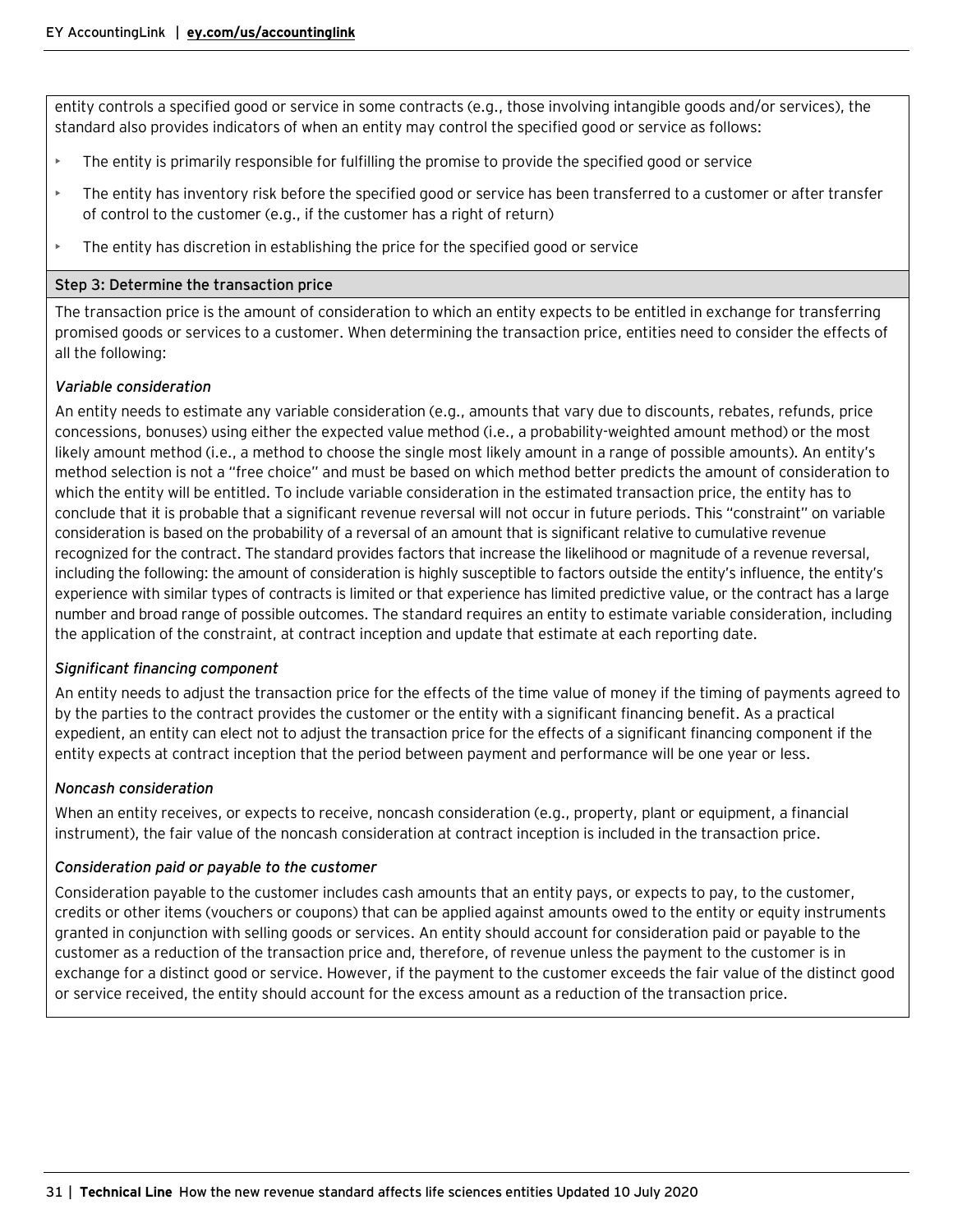## **Step 4: Allocate the transaction price to the performance obligations in the contract**

For contracts that have multiple performance obligations, the standard generally requires an entity to allocate the transaction price to the performance obligations in proportion to their standalone selling prices (i.e., on a relative standalone selling price basis). When allocating on a relative standalone selling price basis, any discount within the contract generally is allocated proportionately to all the performance obligations in the contract. However, there are two exceptions.

One exception requires variable consideration to be allocated entirely to a specific part of a contract, such as one or more (but not all) performance obligations or one or more (but not all) distinct goods or services promised in a series of distinct goods or services that forms part of a single performance obligation, if both of the following criteria are met:

- The terms of a variable payment relate specifically to the entity's efforts to satisfy the performance obligation or transfer the distinct good or service
- Allocating the variable consideration entirely to the performance obligation or the distinct good or service is consistent with the objective of allocating consideration in an amount that depicts the consideration to which the entity expects to be entitled in exchange for transferring the promised goods or services to the customer

• The other exception requires an entity to allocate a contract's entire discount to only those goods or services to which it relates if certain criteria are met.

To allocate the transaction price on a relative standalone selling price basis, an entity must first determine the standalone selling price of the distinct good or service underlying each performance obligation. The standalone selling price is the price at which an entity would sell a good or service on a standalone (or separate) basis at contract inception. Under the model, the observable price of a good or service sold separately in similar circumstances to similar customers provides the best evidence of standalone selling price. However, in many situations, standalone selling prices will not be readily observable. In those cases, the entity must estimate the standalone selling price by considering all information that is reasonably available to it, maximizing the use of observable inputs and applying estimation methods consistently in similar circumstances. The standard states that suitable estimation methods include, but are not limited to, an adjusted market assessment approach, an expected cost plus a margin approach or a residual approach (if certain conditions are met).

# **Step 5: Recognize revenue when (or as) the entity satisfies a performance obligation**

An entity recognizes revenue only when (or as) it satisfies a performance obligation by transferring control of the promised good(s) or service(s) to a customer. The transfer of control can occur over time or at a point in time.

A performance obligation is satisfied at a point in time unless it meets one of the following criteria, in which case it is satisfied over time:

- The customer simultaneously receives and consumes the benefits provided by the entity's performance as the entity performs
- The entity's performance creates or enhances an asset that the customer controls as the asset is created or enhanced
- The entity's performance does not create an asset with an alternative use to the entity, and the entity has an enforceable right to payment for performance completed to date

The transaction price allocated to performance obligations satisfied at a point in time is recognized as revenue when control of the goods or services transfers to the customer. If the performance obligation is satisfied over time, the transaction price allocated to that performance obligation is recognized as revenue as the performance obligation is satisfied. To do this, the standard requires an entity to select a single revenue recognition method (i.e., measure of progress) that faithfully depicts the pattern of the transfer of control over time (i.e., an input method or an output method).